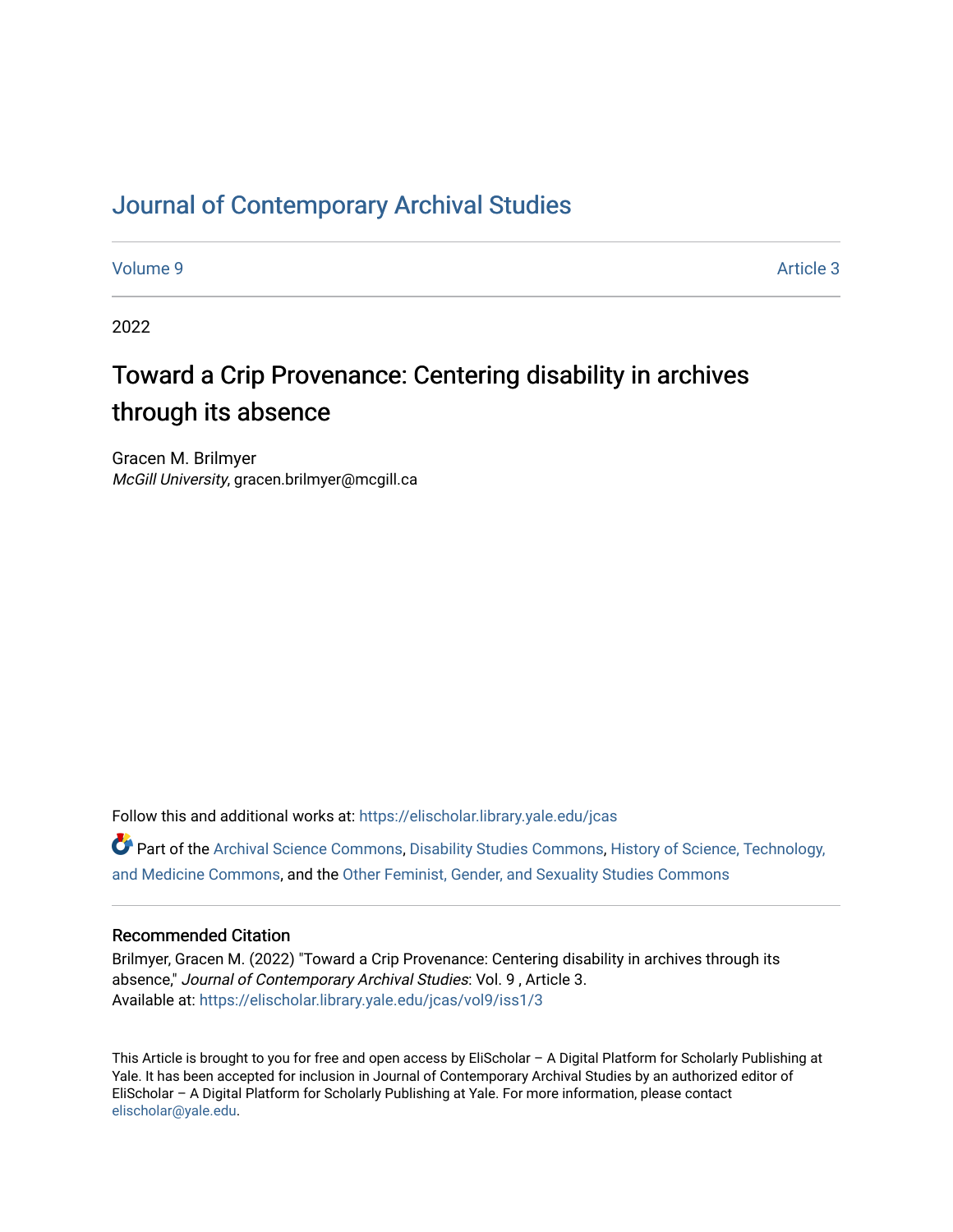### Toward a Crip Provenance: Centering disability in archives through its absence

#### Cover Page Footnote

Thank you to María Montenegro, Jessica Lapp, Michelle Caswell, and James Lowry for their support, feedback, and ongoing energy for this article. I have immense gratitude to the work of the many archivists, librarians, collections assistants, and archives volunteers who made much of this research possible: thank you John M. Cahoon, Armand Esai, Lesley Martin, Gretchen Rings, and Joahanna Russ, who not only facilitated this research, but also reviewed, edited, and contributed to the ways in which their work is described in this article.

This article is available in Journal of Contemporary Archival Studies: [https://elischolar.library.yale.edu/jcas/vol9/iss1/](https://elischolar.library.yale.edu/jcas/vol9/iss1/3) [3](https://elischolar.library.yale.edu/jcas/vol9/iss1/3)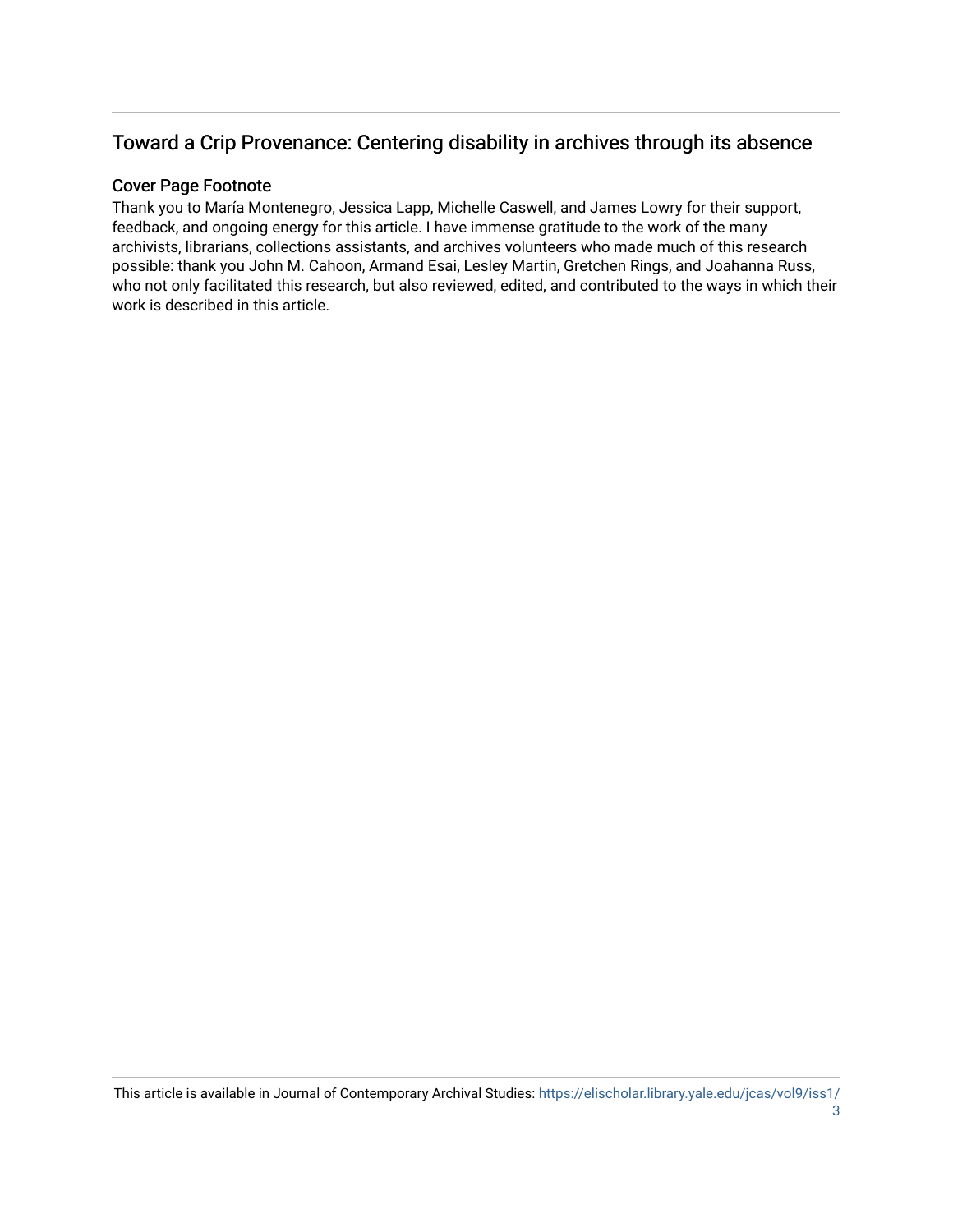#### TOWARD A CRIP PROVENANCE: CENTERING DISABILITY IN ARCHIVES THROUGH ITS ABSENCE

As I began archival research looking for traces of disabled people within the history of the 1893 World's Columbian Exposition (WCE), also known as the Chicago World's Fair, I was confronted not only with the lack of evidence of disabled people but also with the messiness of archives that impacted my ability to locate records. Marking four hundred years after Christopher Columbus's colonial voyages, the 1893 World's Fair brought millions of visitors to witness cultural, technological, and biological "wonders" from across the world. Not only would guests be mesmerized by animals such as the wooly mammoth and contemporary architectural feats such as the Ferris wheel, but they could also experience "living museums": exotified cultures and bodies on display.<sup>1</sup> Due to the WCE's heavy emphasis on displaying Indigenous and other non-Western cultures, it is cited as heavily influential to subsequent sideshows and other exhibition pedagogies of difference and deviant bodyminds, laying a foundation for following fairs, such as the 1904 Louisiana Purchase Exposition in St. Louis, to explicitly display disabled people.<sup>2</sup>

Disabled people, then, were impacted by the Chicago World's Fair through the ways the fair helped refine display techniques of disabled people and bodily difference, the ways showmen were influenced by the fair's methods of display, and the ways disabled people were explicitly featured in future fairs. However, it remains unclear if disabled people were displayed at this specific fair. This opacity instigated my archival research and subsequent frustration when encountering the messiness of records that might help me to better understand this history and if disabled people were involved.<sup>3</sup> Located at several different archives, the materials that document these histories were created by multiple people (tourists, exhibitors, museum curators, etc.), governing bodies, and entities. Materials are not only dispersed across different sites—all of which have varying levels of accessibility—but are also duplicated, organized according to different schemas, and described in different ways, with varying amounts of detail in finding aids. In other words, the documentation of these events is not in a single (or even a few) "clean" archive(s).

<sup>&</sup>lt;sup>1</sup> The Official Guide to the World's Columbian Exposition boasts about the central fairgrounds, the Midway Plaisance, which hosted a number of "living museums": "There are canoes in plenty, and at various points through the lagoons the curious visitor may occasionally see a stray Indian, in aboriginal costume, paddling among the electric launches and gondolas." What is more, guests could get a firsthand look at a "living example of the principal families of native American Indians, who have made their temporary home on the Fairgrounds, living in the exact way their forefathers lived before the white man invaded their hunting grounds." Seven members of the Kwakwaka'wakw from British Columbia lived in a reconstructed village at the fair, where visitors could witness "savage" cultural practices. The Native villages were not limited to the United States and Canada. Guests could look at "savage" cultures on display in villages or reconstructed scenes from around the world. *Official Guide to the World's Columbian Exposition in the City of Chicago . . . May 1 to October 26, 1893* (Chicago: Columbian Guide, 1893), 40; Raibmon, "Theatres of Contact," 57; Johnson, *A History of the World's Columbian Exposition*, 483.

<sup>2</sup> Trent, "Defectives at the World's Fair," 201.

<sup>3</sup> Looking for visible representations of disabled people in history *feels* complicated. As I was researching this history, I was also simultaneously questioning what exactly it was that I was looking for. As I have written elsewhere, "I think about the other records that are not identified as documenting disabled people; records of people who may not appear sick or disabled in legible ways; disabled people who subvert systems and avoid documentation; records that were never made about disabled people; and records that were not deemed worthy to be kept in an archives, all of which impact our access to these narratives." Brilmyer, "Towards Sickness," 32–33.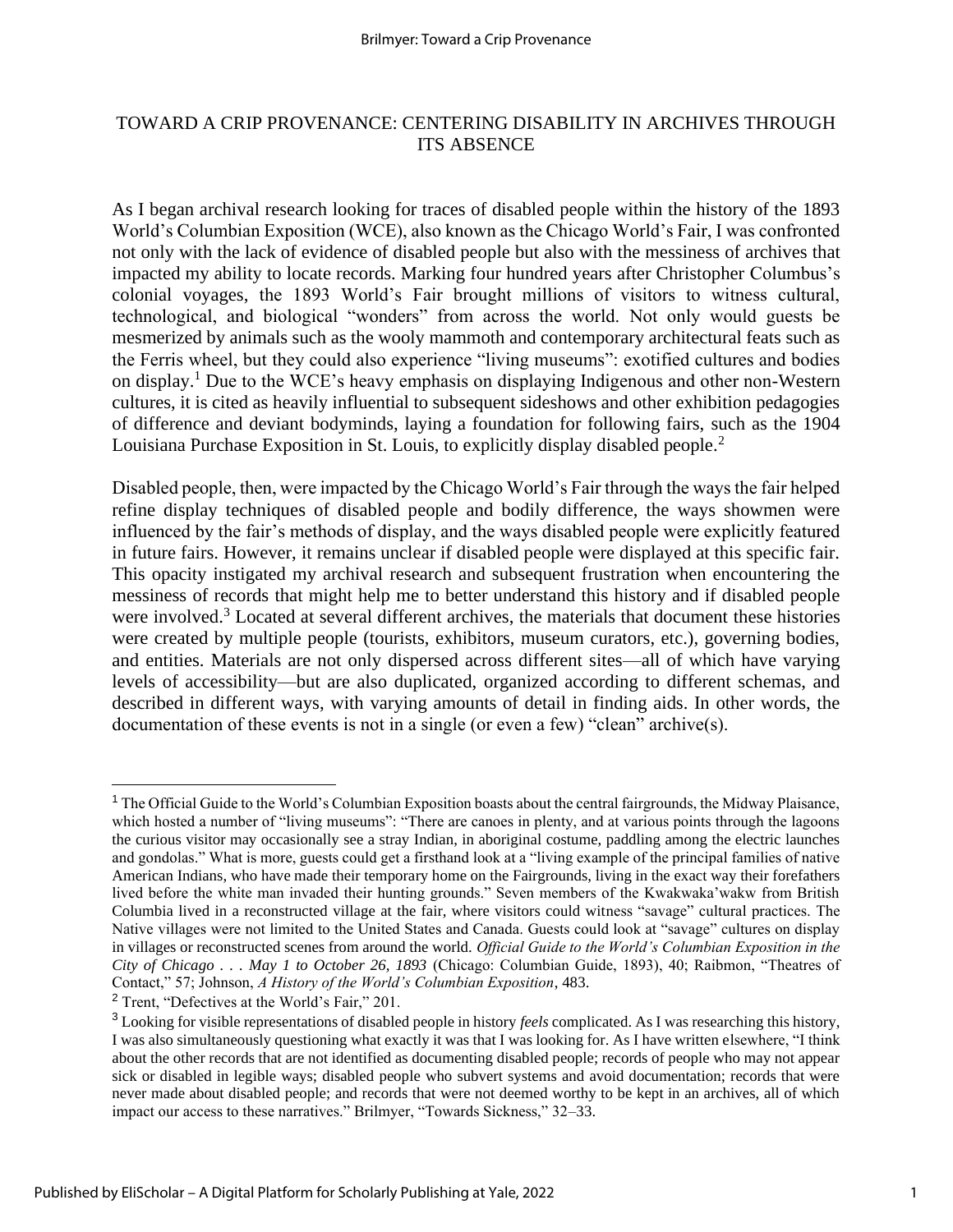Confronting the reality of archival material—where materials are dispersed, duplicated, or absent—as well as the lack of archival documentation on disability, I began to think about what archives sometimes cannot give us and the frequency with which fonds are messy or incomplete. As an archival studies scholar, I am trained to think not only about the *contents* of the records—if and how I could perceive disabled people or concepts of disability—but also the *context* of records—how the decisions made in archives impact my experience of records. But what do we do when content is lacking or messy, or is messy in ways that might include wrong, inaccurate, or incomplete documentation? Drawing on archival and disability theories in response to this archival reality, I acknowledge the fragmented and incomplete nature of archives to develop a framework for contextualizing records in new ways to tell this history with disability at the center.

Archival concepts such as the archival bond, *respect des fonds,* provenance, and original order all give context to fonds—records that originate from the same source—by emphasizing the history of records and the decisions made that illuminate how they have arrived in an archive. The concept of the archival bond—what Luciana Duranti defines as "the network of relationships that each record has with the records belonging in the same aggregation"—gives records context and meaning through relationships.<sup>4</sup> Laura Millar defines *respect des fonds* as "the principle that the records of one particular creator are kept together, in their *original order*, as an organic unit. And that unit was defined by its *provenance:* the person or persons, family or families, and corporate body or bodies that created and/or accumulated and used records."<sup>5</sup> Considering the archival bond, provenance, *respect des fonds,* and original order, archivists pay close attention to the history of a record in relation to a fonds, archival processes, and "the development of the activity in which the document participates."<sup>6</sup> So in tracing the history of the WCE I also trace the history of these records—who created them, where they moved, how they came to be where they are today—to draw attention to the archival decision-making that influences how I might understand this history. In confronting this archival reality, I describe the messiness of archival material and the impossibility of constructing a straightforward provenance. However, what this archival reality or realities—does is serve as a foundation for redefining archival approaches to telling history. As I describe below, it was *because* these materials were dispersed, duplicated, and processed in different ways that I could perceive new relationships of disability to archives and grapple with what might never have been a "complete picture" of disabled people in history.

While archivists have long been aware of the fragmented nature of the fonds, this article draws attention to how archivists may still work to reconcile records that have been moved, rearranged, and dispersed in order to reconstruct the former "whole."<sup>7</sup> Through an attention to such rhetorics, I highlight the curative and rehabilitative orientations of provenance. Put in conversation with disability studies scholarship—which critiques rehabilitating, curing, and restoring—the concept of provenance can be radically refigured, placing less emphasis on "fixing" or reconstructing a fonds (which might have never existed in the first place), and instead addressing the reality of archival material to acknowledge the *new* relationships created *because* they are always already

<sup>4</sup> Duranti, "The Archival Bond"; Society of American Archivists, "Archival Bond."

<sup>5</sup> Millar, "The Death of the Fonds and the Resurrection of Provenance," 4.

<sup>6</sup> Duranti, "The Archival Bond," 217.

<sup>7</sup> For example, see Horsman, "The Last Dance of the Phoenix"; Lodolini, "The War of Independence of Archivists"; MacNeil, "Archivalterity"; Millar, "The Death of the Fonds and the Resurrection of Provenance"; and Muller et al., *Manual for the Arrangement and Description of Archives*.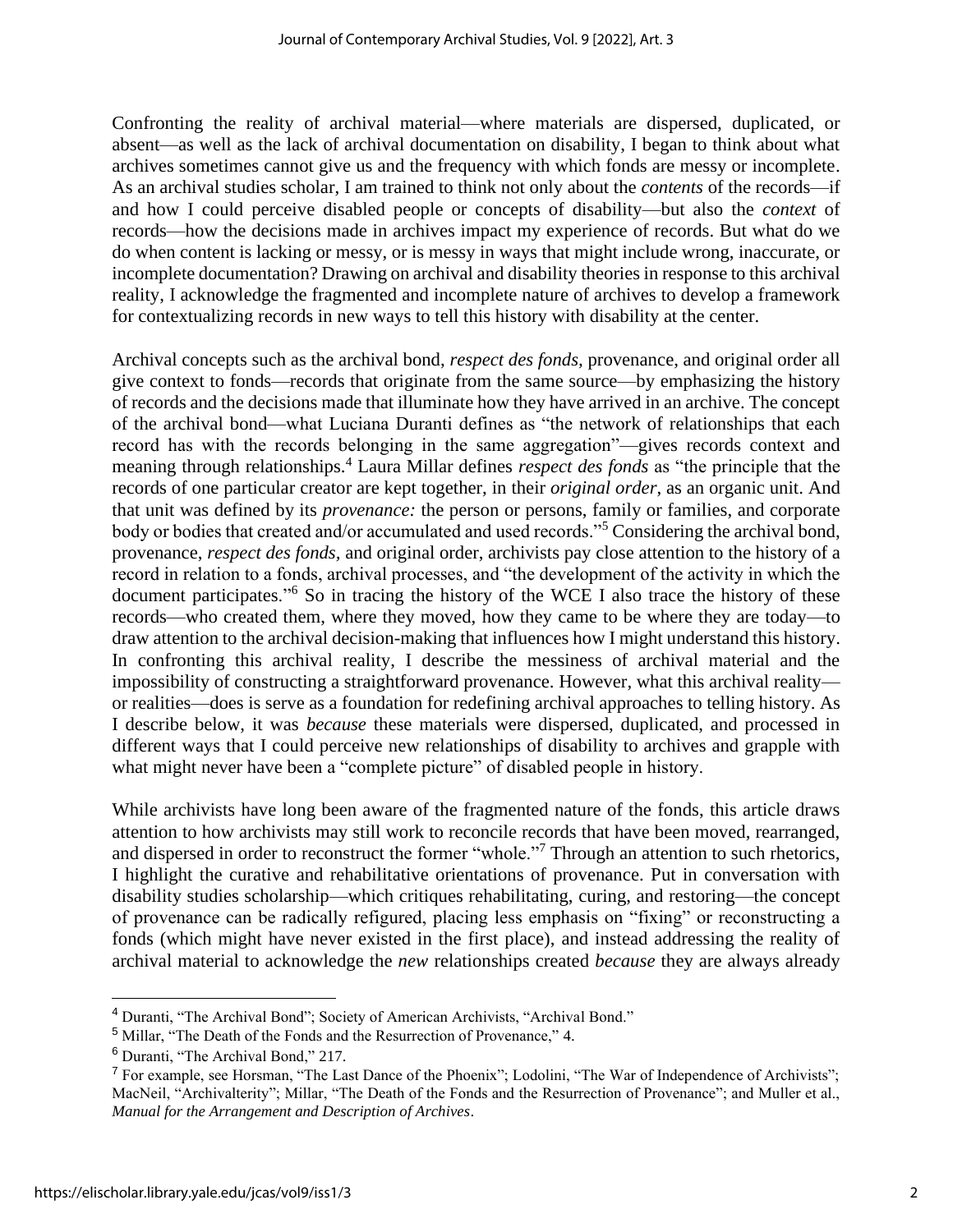fragmented. With this critical lens, this article lays the theoretical scaffolding of a *crip provenance:* a method of resisting a rehabilitative orientation to fonds—trying to reconstruct a straightforward, "clean" archive—by instead meeting archival materials where they are at. Acknowledging archival realities places focus on the new relationships that are established because they are always already dispersed, duplicated, and incomplete, which can facilitate an expansive re-reading of archival absences, partialities, inaccuracies, and biases. Through this lens, I bring together different conversations on relationality—both of archives and disability—in order to expand and reorient provenance, turn it upside down, and resist the normative forms of lineage, hierarchy, ownership, attribution, or authorship that traditional provenance offers.<sup>8</sup> However, I choose to continue to use the word "provenance" to describe this orientation to archival context as a way to build on more expansive notions of provenance and continue to speak to the archival communities where this concept can be applied.

I intentionally use the word "crip," which is defined by Carrie Sandahl as "cripple, like queer is fluid and ever-changing, claimed by those whom it did not originally define."<sup>9</sup> Like the term "queer," "crip" has been reclaimed as a political identity by many disabled people. Nancy Mairs saliently states, "People—crippled or not—wince at the word 'crippled' as they do not at 'handicapped' or 'disabled.' Perhaps I want them to wince."<sup>10</sup> Eli Clare likewise emphasizes this language as "words to shock, words to infuse with pride and self-love, words to resist internalized hatred, words to help forge a politics."<sup>11</sup> My choice to think through the subtleties of disabled people in history is one based in crip theory, which is informed through feminist epistemologies, queer theoretical approaches, and the ways in which other identities intersect and complicate disability.<sup>12</sup> Such a crip theoretical approach to historical materials allows me to think through disability in history where disability intersects with other identities that complicate disabled experiences, where disability might not be named, someone might not identify as disabled but still be impacted by forms of ableism, or disability might be absent altogether.<sup>13</sup>

In this article, I first describe an overview of the records that document the history of the WCE, drawing attention to the varying provenance of the materials and the archives in which they were found. Then I describe how concepts such as provenance, *respect des fonds,* and the archival bond have historically maintained structures of power while simultaneously adding context to records where they have been and how they have been moved. Next, by foregrounding disability studies literature and paralleling this archival reality, I build on current critiques of provenance and challenge rehabilitative orientations to restoring a fonds. Through this framework, I build toward a *crip provenance*, which meets records where they are at and acknowledges all of the new connections and relations that are created because records are dispersed, duplicated, and partial.

<sup>8</sup> For example, see Anderson and Christen, "Decolonizing Attribution."

<sup>9</sup> Sandahl, "Queering the Crip or Cripping the Queer?" 27.

<sup>10</sup> Mairs, *Plaintext*, 9.

<sup>11</sup> Clare, Spade, and Morales, *Exile and Pride*, 84

<sup>12</sup> McRuer, *Crip Theory;* Schalk, "Critical Disability Studies as Methodology."

<sup>&</sup>lt;sup>13</sup> Alison Kafer expands a crip theoretical approach to include "those who lack a 'proper' (read: medically acceptable, doctor-provided, and insurer-approved) diagnosis for their symptoms," as well as "people identifying with disability and lacking not only a diagnosis but any 'symptoms' of impairment." Kafer, *Feminist, Queer, Crip*, 12–13.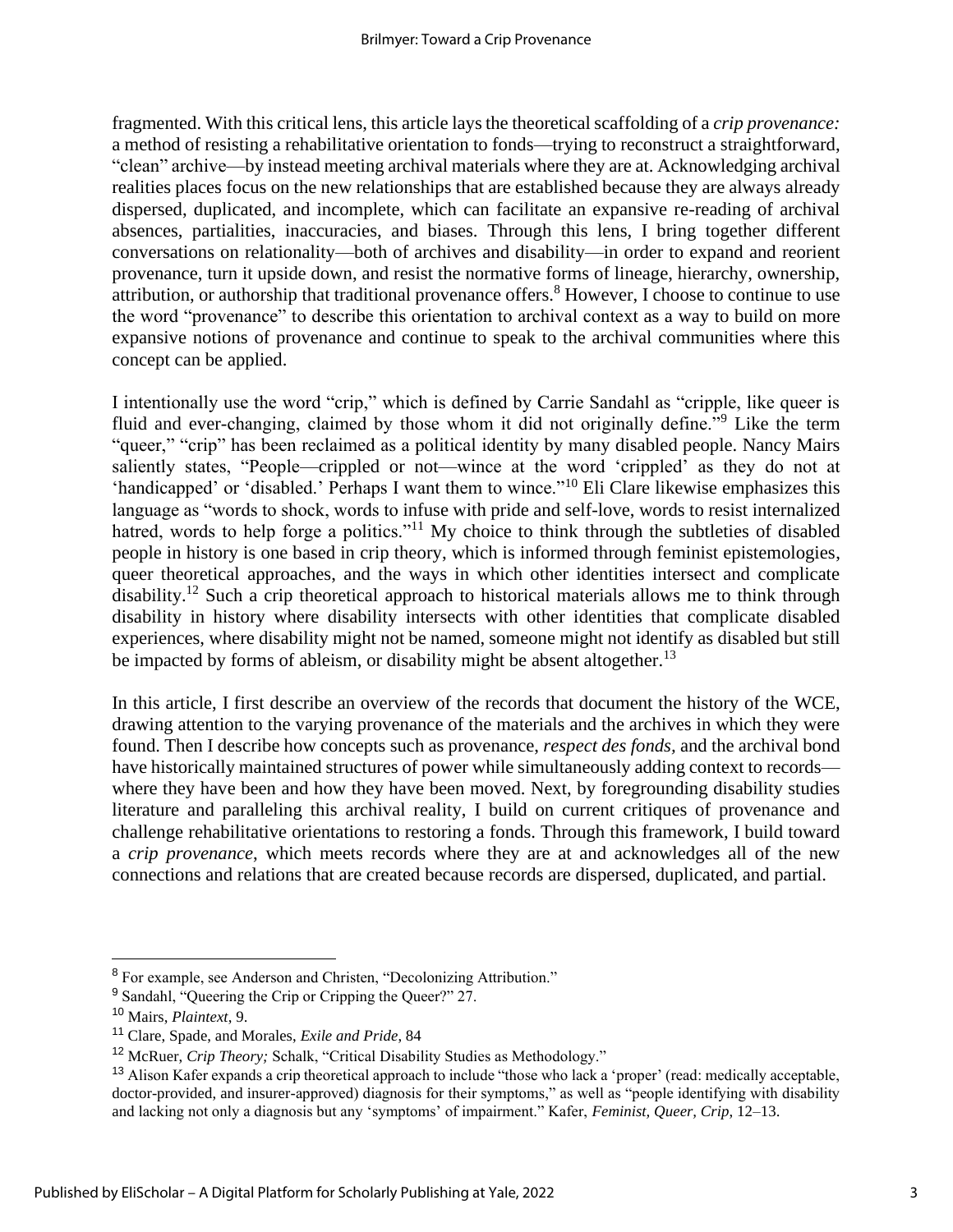In doing this work, I do my best in describing the history of the WCE and the records that document it, but this is in no way a complete or objective picture. Instead, I hold the many levels of impossibility of this project at the fore—to grapple with archival erasure is to simultaneously attempt to tell an impossible history while realizing that such efforts will never be complete.<sup>14</sup> Furthermore, this article does not necessarily critique the work of the many archivists, librarians, collections assistants, and other record-keepers at the archives in which the WCE records are currently kept. In fact, it is because of their knowledge, conversations, and generosity that much of this work is possible. Thus, in describing the complex, opaque, and sometimes unknown provenance of the WCE records, I critique established notions of provenance and ground it within the reality of archival work and the difficulties of grappling with provenance.

#### **Records' Reality**

I want to first address the reality of the records that document the history of the WCE as a way to illustrate how provenance can or cannot be known in different ways. Archival theory is formed around the practices and policies of archives and archivists—theory and practice are deeply intertwined. Thus, turning to the reality of these records not only grounds the theory I build in practice but also helps me demonstrate that critiquing traditional approaches to provenance might highlight the inevitabilities of archival research and archival work. Tracing the history of the records that document the WCE proved to be a tricky endeavor: records were created by multiple individuals, organizations, or governing bodies; they were duplicated for different purposes; and they were dispersed across different archives with various levels of description as well as documentation of their individual histories. Furthermore, my description of this archival reality is mediated not only through my witnessing records at multiple archives—addressing their *contents*—but also through generous conversations with archivists, who recalled and investigated institutional memory and gave me access to provenance files, facilitating and participating in my understanding of their *context*. In addressing the history of these records, I demonstrate that traditional provenance might be incommensurate with some archival realities—especially around disability—where content and context are often incomplete, and therefore spurring a major question: "How can we tell a history of disability when there is little or no archival evidence or when the evidence that is presented is harmful, violent, or incomplete?"

The materials documenting the WCE were created by a wide array of individuals, organizations, and governing bodies. Visitors to the fair took photographs, sent postcards, and journaled about their experiences at the fair and created multiple types of documentation of their experiences. For example, governing bodies such as the Women's Board documented their exhibits, finances, and participation within the aspects of the fair that they were involved in, and individuals like amateur photographers took photos of exhibits. Charles Dudley Arnold, hired by the fair's director of works, Daniel H. Burnham, was the official photographer of the fair. Arnold documented many buildings, exteriors, iconic structures and sculptures, and waterways through the fair's construction, opening, and closing. These photographs compliment the many maps, brochures, and advertisements that were also produced for the WCE. This historic event was recorded through different lenses, from individuals who had the financial means to photograph their experiences,

<sup>&</sup>lt;sup>14</sup> This stance is influenced by Emily Drabinski's foundational work of using queer theory to destabilize classification and cataloging systems that disrupt stagnant notions of order, language, and therefore history. Drabinski, "Queering the Catalog."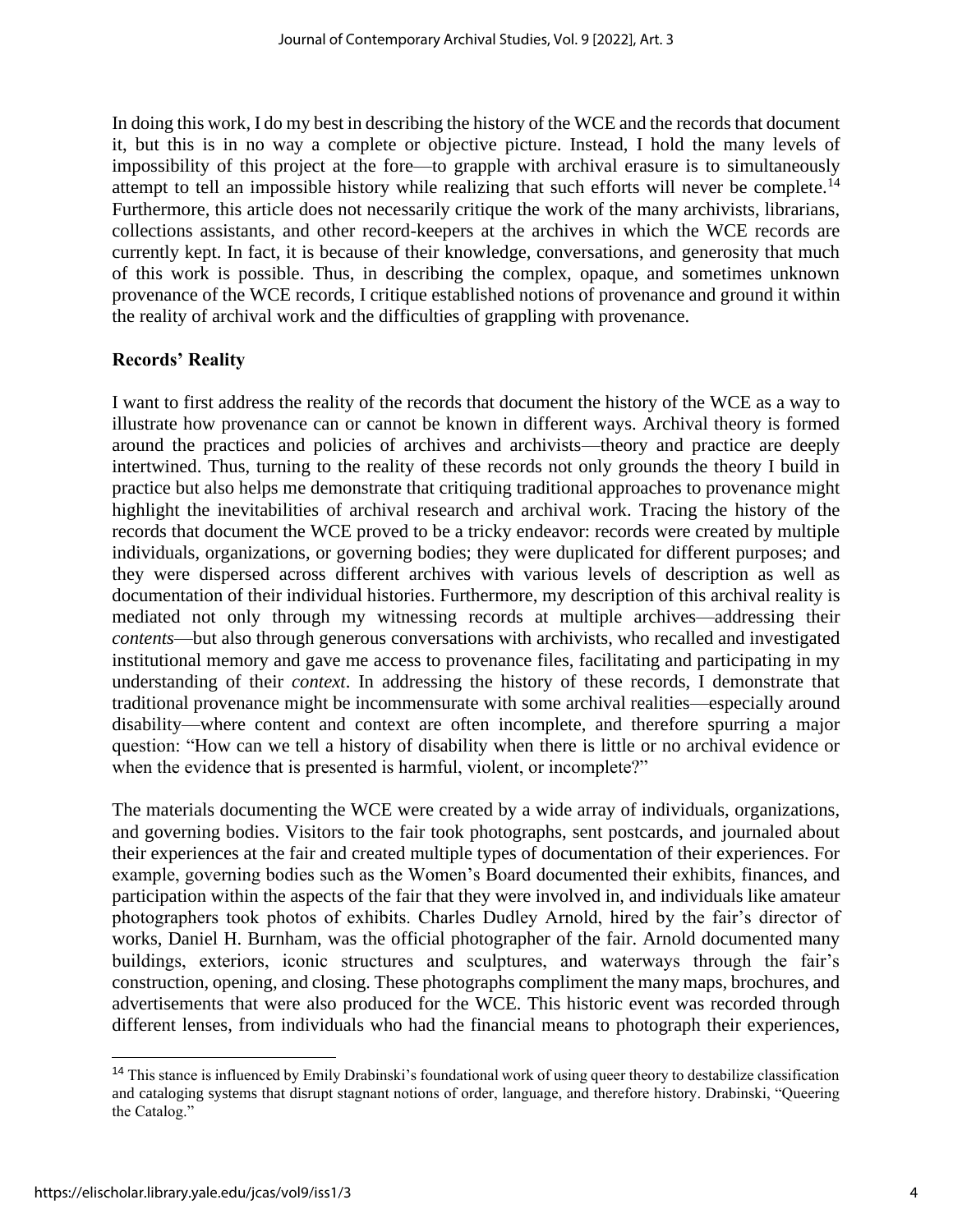exhibitors who itemized expenses, and the World's Columbian Exposition Commission, who planned, organized, and documented the fair. Much of the WCE documentation does not exist in singularity; many records were reproduced for multiple purposes, and various people and organizations documented similar aspects, creating almost indistinguishable records. For example, some visitor photographs I looked at were almost identical to those taken by Arnold.

After the fair, fonds were divided, often (but not always) by topic and creator, and materials deemed valuable were accessioned into different archives, libraries, and special collections. Yet addressing the physical location and provenance of fonds created around the WCE is an almost impossible task—even with the extensive knowledge of the archivists, librarians, and collections staff who helped me. Currently, the records that document the fair and the ways it led to the formation of Chicago's Field Museum of Natural History are located in various repositories. While I visited seven repositories in Los Angeles and Chicago, several other archives located throughout the United States also contain records on the WCE—arguably too many for one person (namely, one Disabled graduate student who financially and physically could not travel multiple times to multiple cities in the process of writing a dissertation) to visit. Through looking at documentation, personal papers, and provenance files as well as through generous conversations with multiple archivists, I gained a partial understanding of which records went where. Some fonds, such as Arnold's photographs, are dispersed across multiple archives: I looked at hundreds (if not thousands) of his photographs as part of the "Charles Dudley Arnold Photographic Collection" at the Chicago History Museum Research Center and the "C. D. Arnold Photographic Collection" at the Harold Washington Library Special Collections, also in Chicago. Duplicate or similar collections are also housed in the Art Institute of Chicago Archives, University of Chicago Photographic Archives, and Columbia University Libraries Archival Collections in New York, not to mention as part of books, printed as postcards, and duplicated as illustrations elsewhere.

Other creators' papers and personal collections were designated to specific archives based on their profession. For example, the Art Institute of Chicago has much of the architectural- and art-related materials, such as Burnham's papers, which documented some of the WCE buildings as well as his other architectural endeavors. The John Crerar Library, located at the University of Chicago, is the repository for many of the scientific publications, whereas the Chicago Public Library houses materials for public library functions including publications for public use, along with ephemera, which are housed in the Harold Washington Library Special Collections. The Newberry Library was designated for most of the humanities-related materials such as "literary, musical and dramatic history, publishers' and literary reviews and printing," which I learned through provenance files and letters among librarians, archivists, and other record-keepers. Additionally, there are a number of other libraries, archives, and special collections that store individual records, fonds, papers, and ephemera documenting the WCE—such as the Field Museum Library and Archives, the University of California Los Angeles Library Special Collections, the Seaver Center for Western History Research at the Natural History Museum of Los Angeles County, and the University of California San Diego Special Collections and Archives, to name a few—much of which was donated by individuals but others whose origins are unknown to me at this time.

Addressing how all of these records are organized and described is a completely other overwhelming undertaking. Some fonds were kept together as they moved to different archives, while many others were divided or assembled in "artificial collections," often by the topic of the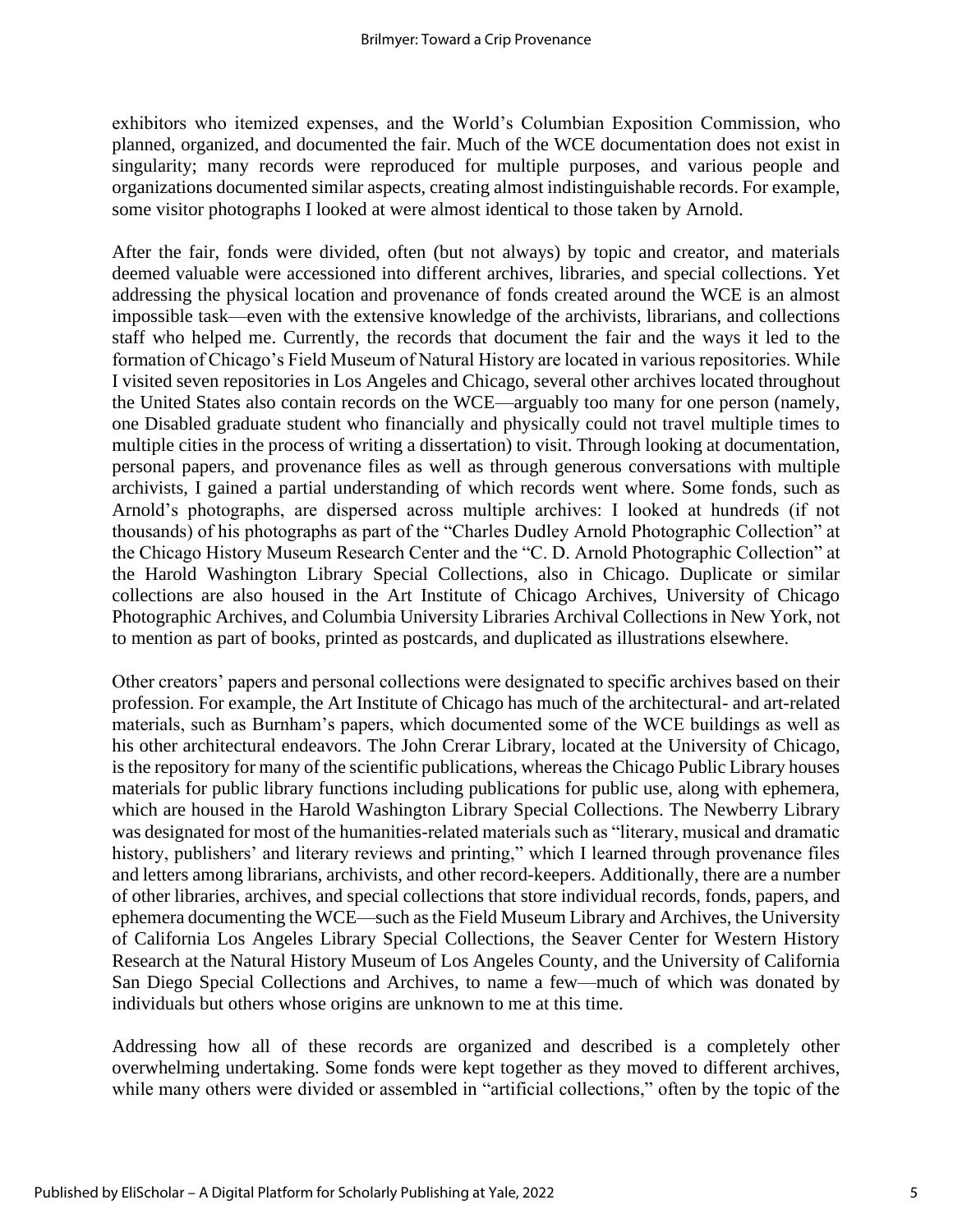WCE. These varying organizing schemas highlight the different levels of documentation of provenance: what was originally documented and how records moved, traveled, and were dispersed, discarded, and rearranged. Given this, the materials that represent the WCE have differing levels of accessibility and transparency. Currently, the Field Museum's archival material is documented in a spreadsheet that is not publicly available. Archivist Armand Esai told me he uses "minimal description in an excel spreadsheet" using MARC categories to document the archives' holdings. He, along with Museum Librarian Gretchen Rings and other staff, interns, visiting researchers, and volunteers, also work to generate finding aids, some of which are available online. Other archives that I visited, such as the Chicago History Museum Research Center Archives, have robust online finding aids and databases, documenting some fonds at itemlevel and others at fonds-level. Although I could access much of this material—through knowledge of navigating online resources, finding aids, and other archival processes—I wonder about all that I haven't. Conducting this research only drew my attention to the archives I have not visited because they *seemed* to only have duplicates of records I have already looked at; because they only have a few folders, which did not justify long-distance travel; or because there is no online documentation of their holdings.

In describing these archival realities, I am doing my best to retell the messiness—and overwhelm—that I experienced in researching this history, while also trying to recount it from my notes, photographs, emails, and memory. It is a flurry of records, stories, provenance files, followup emails, rumors, institutional memories, and, importantly, absences. Recognizing the many people, organizations, and bodies that produced, selected, described, organized, and accessed records highlights a constellation of decision-making that impacts and shapes history as well as how I understand it. Moreover, it emphasizes the ways that records are processed at different levels by different people with different values and experiences that they bring to archival materials.<sup>15</sup> And, as María Montenegro complicates, archival displacement is not only the way that records are physically moved or dis*place*d but also how colonial endeavors can enact discursive displacements: "displacements of purpose, use and intention, interpretation, value, and meaning."<sup>16</sup> Therefore, in thinking of tracing a history of disability among these documents, I center the history of these records and next turn to how archivists have grappled with provenance, give records context, and, by attending to records' movements, give new contexts and understanding to materials.

#### **Archival Context and Provenance**

I want to delve a little deeper into how archival scholars have defined and utilize provenance as a way to illustrate the history of a record's creation and use over time. Against the background of the archival realities I have already outlined in the context of researching the WCE, I surface the undertones to restore provenance—a desire for a whole, complete historical picture—which is in

<sup>15</sup> This has been described by Ricardo Punzalan as "the complicated nature of dispersed collections." Punzalan, "Archival Diasporas," 327.

<sup>16</sup> Through working with the Fernandeño Tataviam Band of Mission Indians' petition for federal recognition, Montenegro highlights the spatial, temporal, and tribal specificities that illustrate the impacts of archival displacement, stating, "The tensions and contradictions concerning the original intention and context of creation––or provenance–– and the tribal-led re-placements of discursive archival displacements––are represented by the many ways in which petitioning tribes are using evidence today." Montenegro, "Re-Placing Evidence."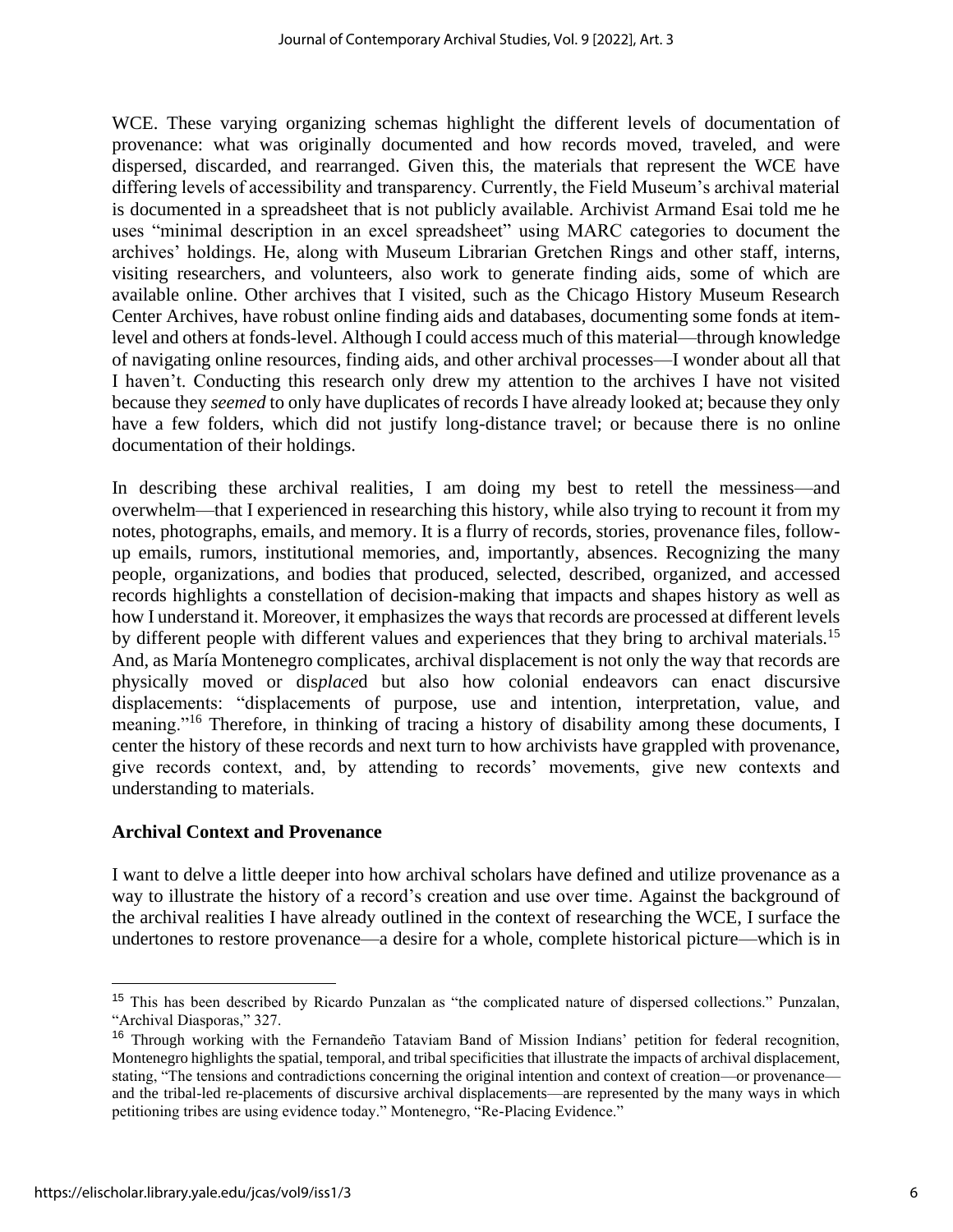stark contrast to these (and many) archival realities, when provenance is messy, partial, incomplete, or nonexistent.

At the present moment, as James Lowry highlights, archival theory is "a theory that privileges wholeness," where many work to reconcile how records have been moved, rearranged, and dispersed to reconstruct a fonds. He continues, "This concern for wholeness stems from the fact that archives tell stories through their forms, structures and relations."<sup>17</sup> Along these lines, much literature on provenance carries an undertone that emphasizes original order or an original fonds, a desire for a whole. David B. Gracy echoes that archivists still tend to "lean toward 'restoration' work, toward maintaining, or reestablishing, the files as closely as possible to the order in which they were kept by the creator," giving context to materials to better understand history.<sup>18</sup> Paralleling the work of archivists and archaeologists, Elio Lodolini draws attention to the ways in which reconstructing original order provides "perfect and complete view of the world, period."<sup>19</sup> Laura Millar, while critical of the ability for archivists to restore a fonds "that can never exist," still places emphasis on archival material as the "remains or records of all records created, accumulated, or used by someone. They are the residue, the fragments that have been kept," which gestures at a former complete fonds that once was.<sup>20</sup>

Provenance can promote an orientation toward such a former whole through principles such as *respect des fonds* and original order, which remain central to archival theory and practice. Luke Gilliland-Swetland highlights how advocates for provenance often believe it to be an "'objective' alternative method of description, based upon arrangement, in contrast to the 'subjective' classification schemes."<sup>21</sup> Yet, by challenging the filiopietistic aspects of provenance and original order, scholars have shown how provenance can benefit the archival profession because it foregrounds the *context* of records. Heather MacNeil, for one, argues that "'original order' is simply one of many possible orders a body of records will have over time and, therefore, its privileged status needs to be reconsidered."<sup>22</sup> Emphasizing a "vision of provenance and community that seeks, weighs, and accommodates all the voices of a society," Jeannette Allis Bastian transforms provenance into a tool for community inclusion.<sup>23</sup> Joel Wurl highlights ethnicity as social, relational, dynamic, and mutable—not predetermined or static—which produces a sort of "cultural provenance." Through this lens, custodianship is replaced by stewardship, where archival material is "viewed less as property and more as cultural asset, jointly

<sup>17</sup> James Lowry, "Introduction: Displaced Archives," in Lowry, ed., *Displaced Archives*, 1–9.

<sup>18</sup> Gracy, *Archives and Manuscripts*.

<sup>&</sup>lt;sup>19</sup> Lodolini, "The War of Independence of Archivists."

 $^{20}$  Millar, "The Death of the Fonds and the Resurrection of Provenance," 7. Historically, concepts such as provenance and original order have been constructed to objectively preserve context, evidenced by writings such as the Dutch Manual of 1898 (Samuel Muller, Johan Feith, and Robert Fruin, *Manual for the Arrangement and Description of Archives*) and Sir Hilary Jenkinson's *Manual of Archival Administration*, among others. Much of this literature illustrates processes such as provenance and original order as apolitical, where an archivist, unbiased, can make the "right" decisions for records and "ensures that *relevant* documentation survives." Greene, "A Critique of Social Justice as an Archival Imperative," 328; emphasis added. For a historical tracing of provenance, see "Horsman, "The Last Dance of the Phoenix"; Jenkinson, *A Manual of Archive Administration;* Norton, *Norton on Archives;* and Schellenberg, *Modern Archives Principles and Techniques*.

<sup>21</sup> Gilliland-Swetland, "The Provenance of a Profession," 161.

<sup>22</sup> MacNeil, "Archivalterity," 24.

<sup>23</sup> Bastian, "Reading Colonial Records through an Archival Lens," 269.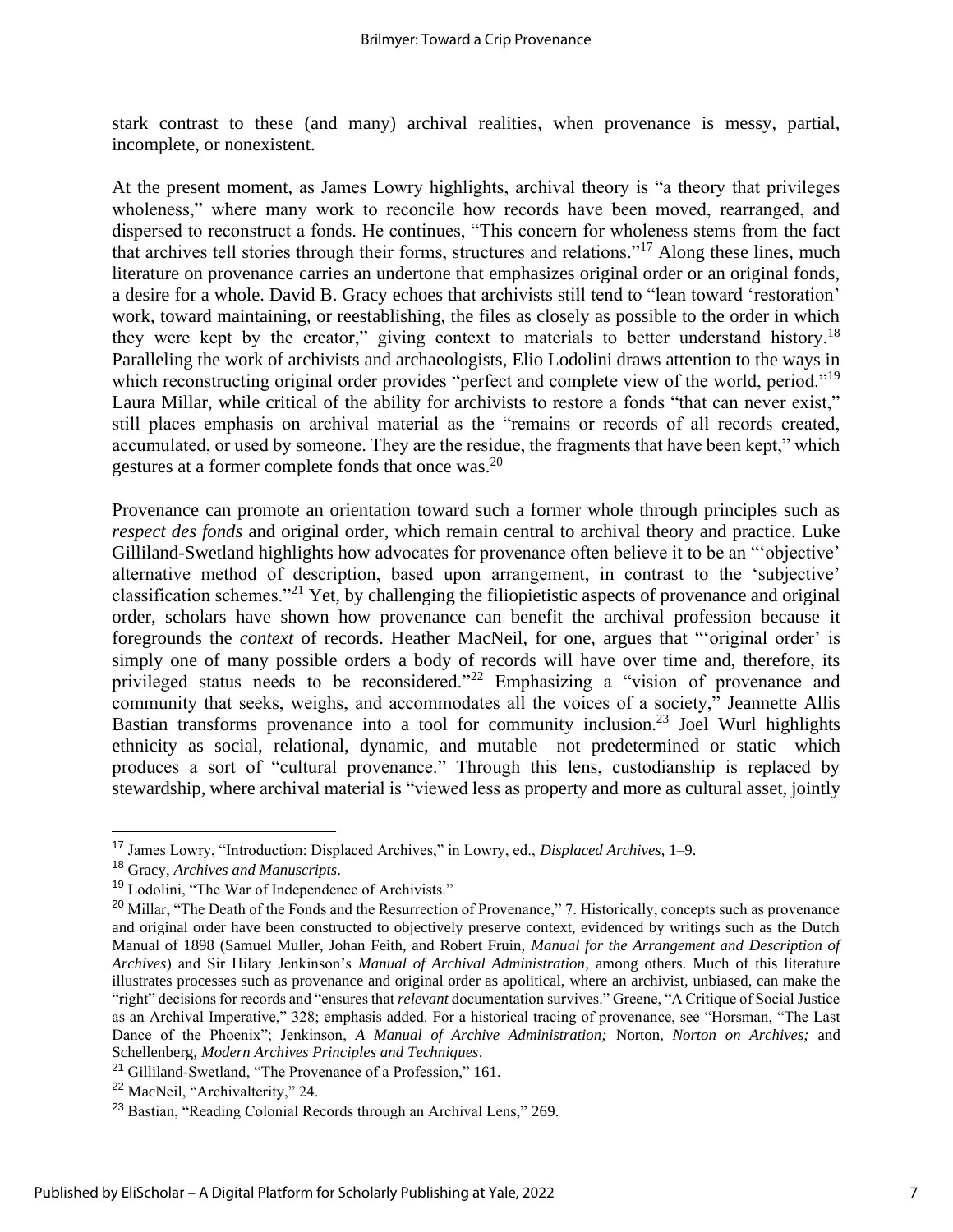held and invested in by the archive and the community of origin."<sup>24</sup> Along these same lines, Chris Hurley proposes "parallel provenance," where two different claims of the origins of records can be held in tension: one tracing back to colonizers who created the records and one that traces the colonized subjects; in tandem, these claims work together to recognize and complicate history.<sup>25</sup> Correspondingly, Tom Nesmith conceptualizes the "history of the record" as central to provenance as well as the notion of "societal provenance," where "people play a role in *causing* the record we see today to *exist*. Their actions all have societal drivers, contexts and impacts as well."<sup>26</sup> Extending these approaches, Jessica M. Lapp proposes the concept of "provenancial fabulation" as a means of contending with the imaginative and fabulatory acts of records creation occurring in digital archives of feminist materials. Drawing from Saidiya Hartman's "critical fabulation" and Donna Haraway's "speculative fabulation," provenancial fabulation accounts for a multiplicity of record creating contexts and plays with the spatial and temporal boundaries of records and archives.<sup>27</sup> These concepts of provenance each broaden thinking about the context of records and how multiplying contexts can facilitate reckoning with the past.

Expanding provenance facilitates what is considered when thinking about the history of a record parallel, secondary, imagined, and multiple histories. Yet, scholars have been critical of locating, restoring, and preserving the original organizational structure of a fonds. Jarrett M. Drake, for one, critiques the ways in which archival processes such as provenance are never neutral and risk the preservation of harmful structures. He illuminates provenance as "a blunt, unforgiving, and impatient object that has a predetermined if not precarious path . . . that thrives with the presence of a clear creator or ownership of records and with a hierarchical relationship between entities, both of which reflect the bureaucratic and corporate needs of the Western colonial, capitalist, and imperialist regimes in which archivists have most adhered to the principle."<sup>28</sup> Provenance, as Drake critiques, influences archival descriptions, and colonial, patriarchal, and Western ideals are thus perpetuated instead of addressed. In other words, the original order, provenance, and foundational language of a fonds—developed to serve particular purposes (usually for the benefit of those who have historically had the power to create, preserve, and organize records)—if not addressed, risk merely perpetuating power inequities.

Building off of these critiques, I am skeptical of working toward something that may not only risk reproducing and reinforcing historical power inequities but also not even be possible. While looking at the archival realities of the WCE records, the provenance of different fonds was not always known. Sometimes the provenance of a record was murky, vague, or described (and traced) through multiple letters among record-keepers. For example, Johanna Russ, senior archival specialist at the Harold Washington Library Special Collections, part of Chicago Public Library, gave me access to provenance files for some of the WCE collection, a resource that is usually not available to researchers. Through these provenance files—as well as letters among archivists, secretaries, and the director of the WCE located at both the Special Collections and the Newberry Library—I saw how some WCE materials were designated to go to the Chicago Public Library but

<sup>24</sup> Wurl, "Ethnicity as Provenance," 72.

<sup>25</sup> Hurley, "Parallel Provenance, Part 2," 52.

<sup>26</sup> Nesmith, *Canadian Archival Studies and the Rediscovery of Provenance;* Nesmith, "What's History Got to Do with It?"; Nesmith, "The Concept of Societal Provenance," 359.

<sup>&</sup>lt;sup>27</sup> Lapp, "The Only Way We Knew How.""

<sup>28</sup> Drake, "RadTech Meets RadArch."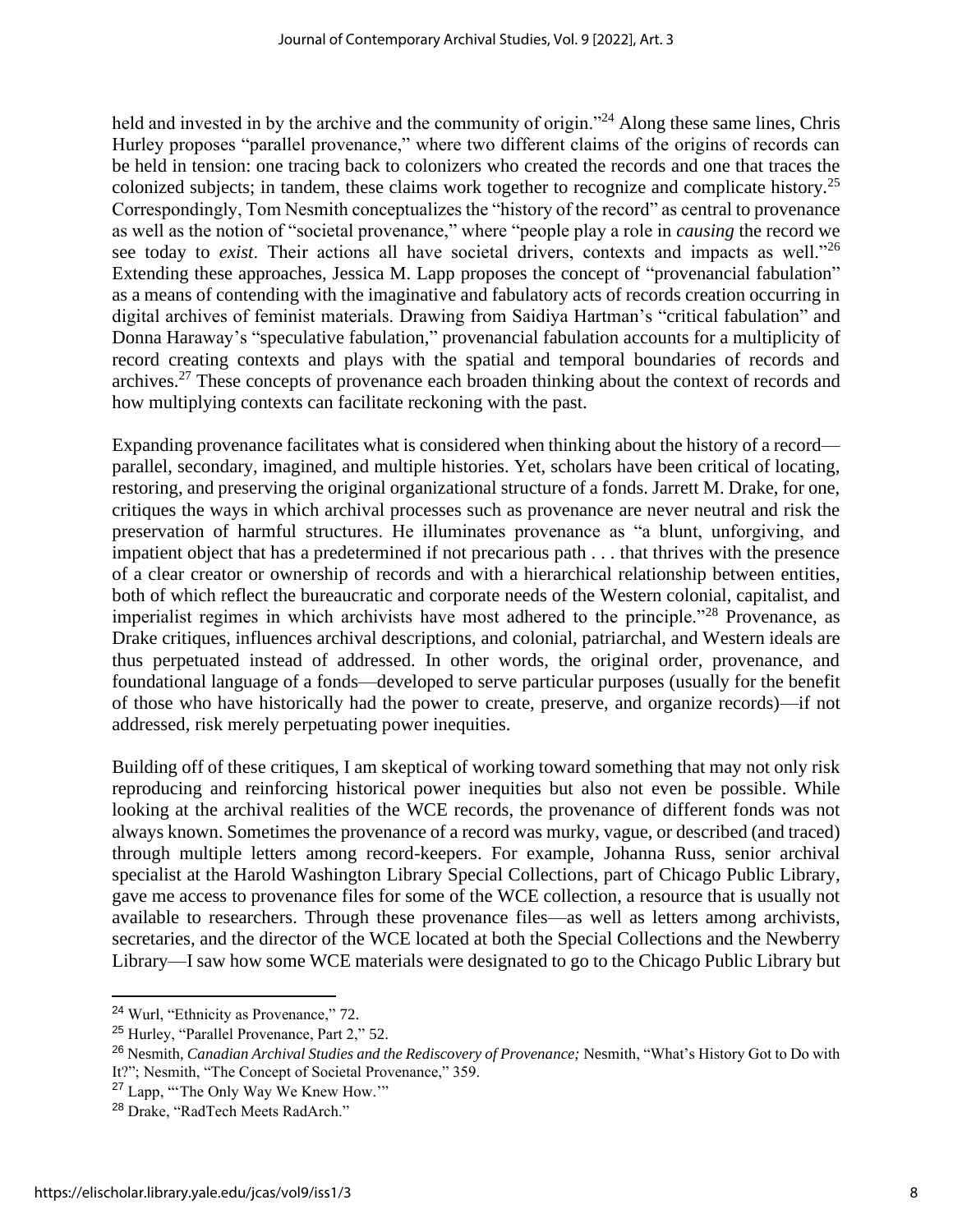then ended up housed in the Chicago History Museum. In other instances, the provenance of a record was constructed through a combination of institutional memory and provenance records. When I asked about the provenance of the Olson-Moore lantern slide collection at the Chicago History Museum Research Center, a fonds that contained WCE images, Reference Librarian Lesley Martin investigated. She consulted with the registrar and dug into electronic and paper records to discover that the Olson-Moore collection was two separate donations, one from a Mae Olson in 1966 and the other from a Tom Moore in 1973. Although deeded at the time of donation, a unique accession number was not assigned until 1987, when these two collections of similar materials were merged and assigned a single accession number, a decision, she noted, "that our current registrar was surprised by—definitely not how this would be handled now." Fortunately, the original provenance of who donated which materials was retained in the records. However, although I sometimes gained access to provenance files that depicted which materials were donated, purchased, or accessioned, at other times the provenance of a fonds was only known through institutional memory, rumors, or not at all.

#### **Critiquing Provenance and the Desire for a Whole**

While provenance, when known, can provide context and history surrounding a fonds, provenance can also be messy, partial, incomplete, or nonexistent. Building on Drake's critique, I grapple with this reality and ask not only "What is it we are restoring?" but also "Can a fonds even be restored?" or "Was it ever a whole fonds in the first place?" With this critique in mind, I want to train a critical lens on the *directionality* of provenance and the imagined former whole fonds. By focusing on archival metaphors that draw on bodily experience, I bring in disability studies scholarship to talk about orientations to fixing and curing. By drawing such parallels, I seek to underscore disability studies' productive notions of relationality and then return to provenance to highlight that when emphasis is placed on restoring a former whole, archivists may overlook the impossible: a "complete" fonds may have never existed. When the focus rests on working toward restoring provenance, other ways of contextualizing records might be overlooked, including those that might surface new historical narratives.

Drawing attention to incompleteness, James Lowry begins the introduction to the book *Displaced Archives* by stating, "Archivists speak about the archives as a *body*—a corpus of records." He continues, "From this perspective, the displacement of archives can be conceived of as the disfiguration of an organic whole—the removal of a body part.<sup>"29</sup> Jessica Lapp highlights how "archivists are forever encountering bodies: bodies of records, bodies of knowledge, the disintegrating bodies of silverfish, bodily matter, bodily impressions, researchers, colleagues, volunteers, managers, rodents."<sup>30</sup> Similarly, Jamie A. Lee imagines archives "as a body (and multiple bodies) of knowledge that, like the human body, is multiply situated with regard to identities, technologies, representations and timescapes." This metaphor functions for Lee to think about archival materials like bodies as they "respond, shift, change, engage and become again and again."<sup>31</sup> Similarly considering actual bodies and bodily metaphors of archives, Zeb Tortorici proposes that "we think metaphorically about archiving as a mode of digestion," whereby we consume archival materials in a similar manner to how we consume "bodies [documented within

<sup>29</sup> James Lowry, "Introduction: Displaced Archives," in Lowry, ed., *Displaced Archives*, 1; emphasis added.

<sup>30</sup> Lapp, "'Handmaidens of History,'" 225.

<sup>31</sup> Lee, "Be/Longing in the Archival Body," 38, 40.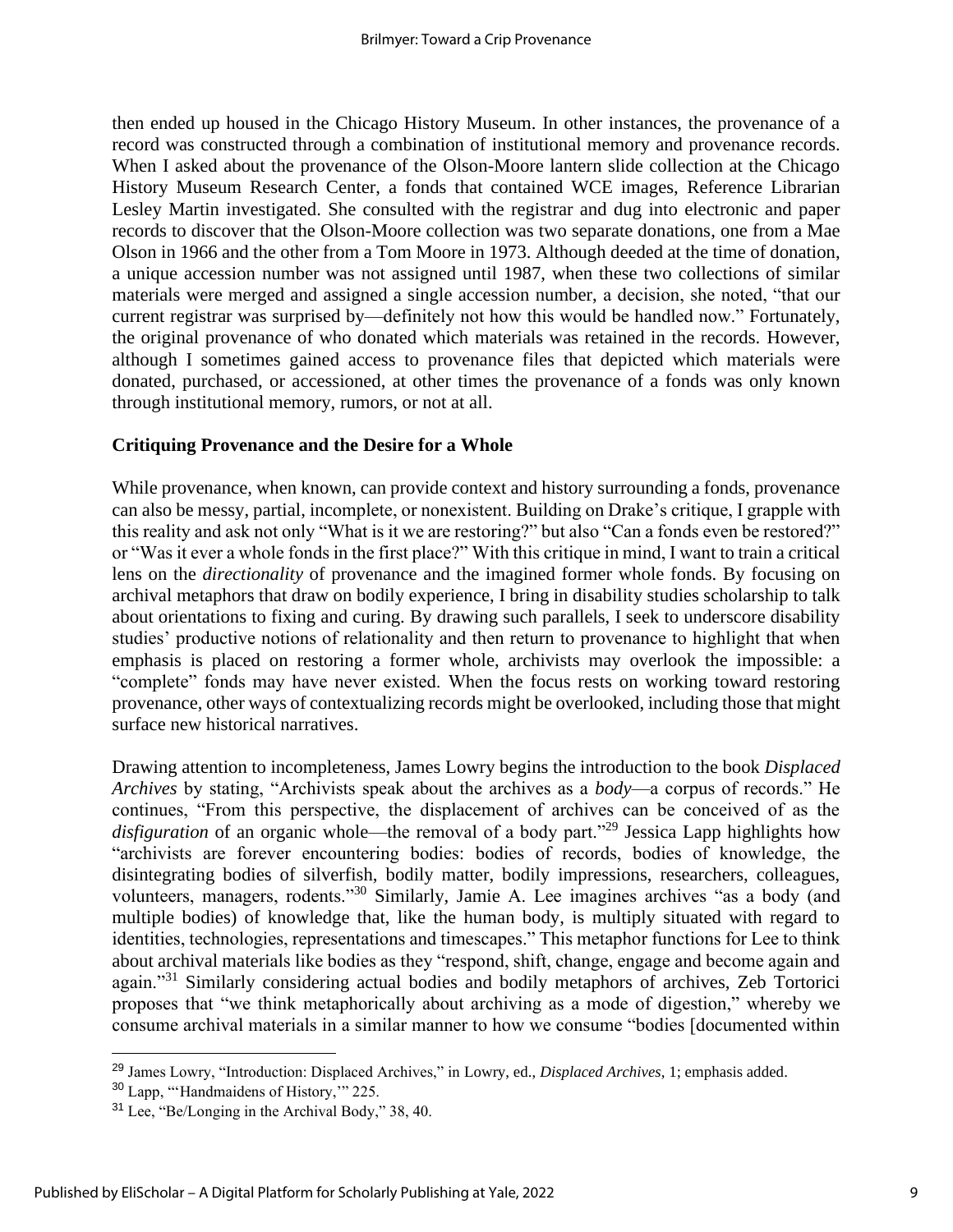records], emissions, and secretions of humans."<sup>32</sup> And Laura Millar uses the term "dismembered fonds" to emphasize the remnants of a whole archival corpus.<sup>33</sup> While I am critical of this metaphoric use of archives as bodies, it does open space for me to bring in disability studies and complex ways of relating to bodyminds.<sup>34</sup> Sami Schalk, critical of disability as a metaphor, highlights the importance of "the reading of disability metaphors as having multiple literal and figurative meanings, and a crip theoretical expansion of the category of disability as a material and discursive concept."<sup>35</sup> Drawing attention to "archives as a body" facilitates a turn toward disability studies, where I can unpack the concepts of "wholeness" and "rehabilitation," as well as recenter the material realities of disabled people.

Many disability scholars are critical of the prominent orientation toward disabled bodyminds, whereby disability is simplified to a stagnant, medical "problem" with a person, also known as the medical model of disability.<sup>36</sup> Simi Linton states that "the medicalization of disability casts human variation as deviance from the norm, as pathological condition, as deficit, and, significantly, as an individual burden and personal tragedy."<sup>37</sup> When simplified, medicalized, and pathologized as a "problem" or "deficiency," disability can then be met with medicalized responses in an effort to eliminate difference, to rehabilitate and normalize bodyminds. Critical of this stance toward disability, disability studies trains a critical lens on notions of rehabilitation, fixing, and cure. Eli Clare, for one, reflects a sentiment about how people respond to their cerebral palsy, stating how "[people] assume me unnatural, want to make me normal, take for granted the need and desire for cure."<sup>38</sup> Many have pointed out that disabled people may not always desire cures. Describing being at the margins, Mia Mingus states, "I love living out there. There are amazing things and people out there. And it shouldn't be that that's the only place where we can be whole."<sup>39</sup> Rosemarie Garland-Thomson even makes the case for conserving disability, describing "what disabled people-as-they-are contribute to our shared world. . . . The generative work of disability and people with disabilities through their presence in the world . . . refuses the dominant understanding of disability as a deficit to be tolerated and protected and seeks to bring forward the benefit disability brings to the human community."<sup>40</sup> In other words, eliminating disability is not necessarily a desirable goal, which unsettles, as Alison Kafer describes, "this belief that we all desire the same futures."<sup>41</sup> Such works highlight that disabled people may not desire to be fixed; do not need to disavow, rise above, or overcome difference; and moreover may find identity, community, pleasure, and activism in being disabled.

<sup>&</sup>lt;sup>32</sup> Tortorici, "Visceral Archives of the Body Consuming the Dead, Digesting the Divine."

<sup>33</sup> Millar, "The Death of the Fonds and the Resurrection of Provenance," 7.

<sup>&</sup>lt;sup>34</sup> The use of disability and sickness as metaphors have been critiqued by scholars such as Susan Sontag, Sami Schalk, and myself in order to show how those metaphors both distort lived experiences and reinforce stereotypes of sick and disabled people. Brilmyer, "Towards Sickness"; Schalk, "Interpreting Disability Metaphor"; Sontag, *Illness as Metaphor and AIDS and Its Metaphors*.

<sup>35</sup> Schalk, "Interpreting Disability Metaphor."

<sup>&</sup>lt;sup>36</sup> For a longer description of the medical, social, and political/relational models of disability and how they have evolved, see Brilmyer, "Archival Assemblages."

<sup>37</sup> Linton, *Claiming Disability*, 11.

<sup>&</sup>lt;sup>38</sup> Clare, "Notes on Natural Worlds, Disabled Bodies, and a Politics of Cure." 245.

<sup>39</sup> Mingus, "'Disability Justice' Is Simply Another Term for Love."

<sup>40</sup> Garland-Thomson, "The Case for Conserving Disability," 343.

<sup>41</sup> Kafer, *Feminist, Queer, Crip*, 3.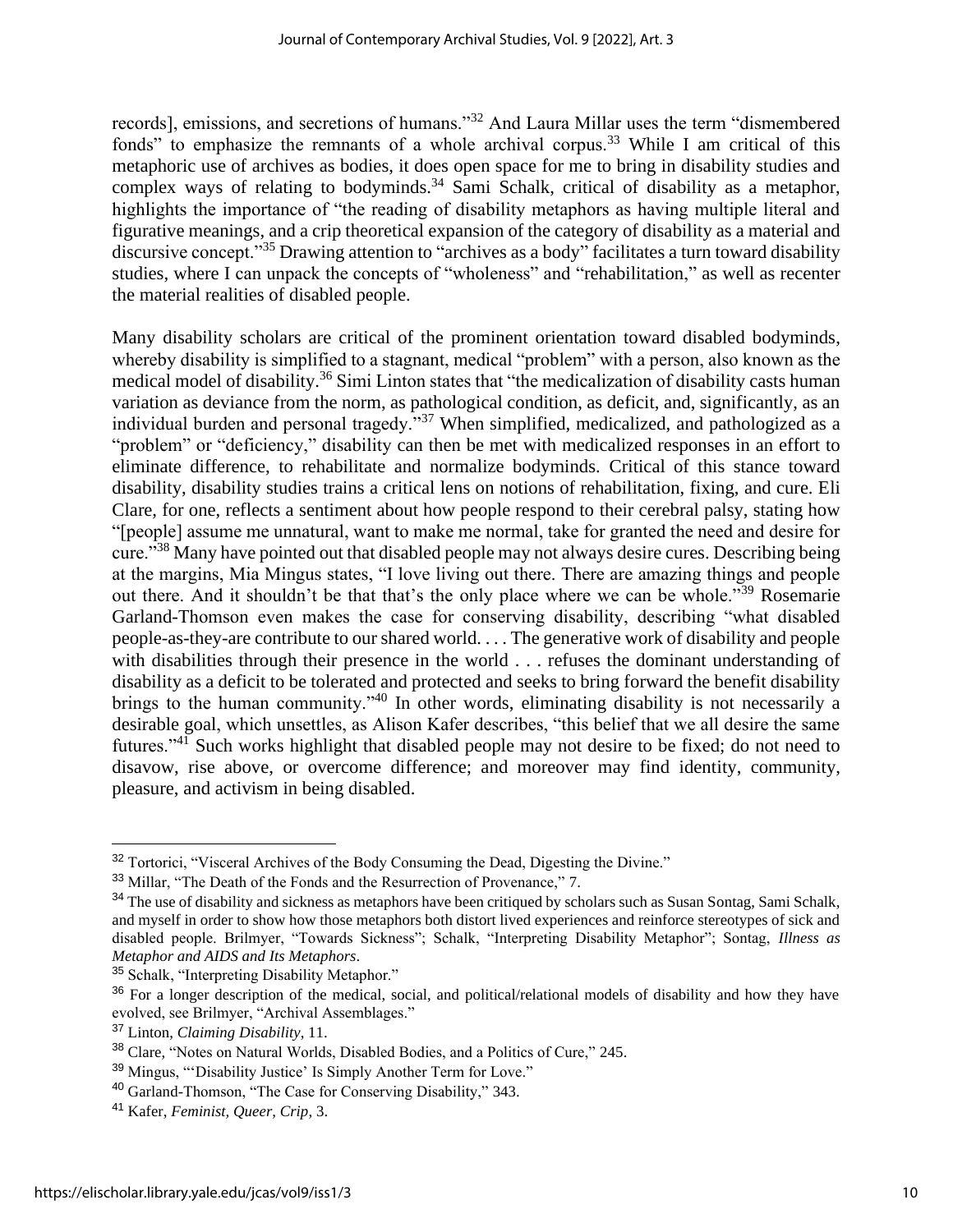The rehabilitation of disabled bodyminds, additionally, can be harmful. In their book *Brilliant Imperfection*, Clare highlights the complexity of rehabilitative rhetorics: "Cure saves lives; cure manipulates lives; cure prioritizes some lives over others; cure makes profits; cure justifies violence; cure promises resolution to body-mind loss."<sup>42</sup> Rehabilitation is accessible to those who have financial means and produces profits for medical and pharmaceutical industries who promise the normalization of bodyminds. Eunjung Kim argues that "what is problematic in the drive for medical cure is its narrow, simple focus on the gains and benefits that cure may bring, disregarding its associated harms, risks, and disenabling effects. It also closes off ways to support, in the present, 'untreated' and 'incurable' lives, that is, people who have a disability or an illness, as well as people who refuse or cannot afford treatments." Kim identifies how the endeavor for a cure can enact harm: "Cure carries significant risk of unwanted changes or even death."<sup>43</sup> Rehabilitative rhetorics cast those who do not want or cannot access cures in a negative light, and the very act of curing or fixing can enact its own harm.

While critiquing rehabilitative rhetorics of disability, Clare draws attention to disabled bodyminds, which not only do not always desire a cure but also might not have ever been nondisabled in the first place. Therefore, rehabilitation—"the regaining of skills and abilities that have been lost or impaired"—is not possible "because an original nondisabled state of being doesn't exist." Clare centers their own narrative in how there may never have been a whole, nondisabled bodymind to return to, emphasizing, "First, cure requires damage, locating the harm entirely within individual human body-minds, operating as if each person were their own ecosystem. Second, it grounds itself in an original state of being, relying on a belief that what existed before is superior to what exists currently. And finally, it seeks to return what is damaged to that former state."<sup>44</sup>

Along these lines, Kim identifies a similar direction, that "cure keeps its place as a destination at which one can never arrive."<sup>45</sup> Through a critical attention to the nuances of cure and rehabilitation—that may not be desired, may enact harm, and may not even be possible—disability studies provides frameworks for unsettling assumed desires, orientations, and rhetorics around incompleteness. Drawing attention to a "whole" that might never have existed—that might not be desired—facilitates a refusal of curative return. It decenters focusing on what *might* have existed before and what *could* be restored today in favor of a fragmented present that facilitates an opening toward new possibilities.

Returning to thinking about "archives as a body" and the "dismembered fonds" through this disability studies lens first echoes critiques of traditional provenance as upholding historic inequities. Drake emphasizes the risk of provenance reflecting and maintaining colonial, capitalist, and imperialist regimes, enacting harm for those who are devalued by such systems.<sup>46</sup> Just as disabled people may not desire a cure, many historically marginalized and minoritized communities may not benefit from restoring or maintaining the provenance of a fonds. Kim notes how "cure is always a multifaceted negotiation, often enabling and disabling at the same time, and

<sup>42</sup> Clare, *Brilliant Imperfection*, xvi.

<sup>43</sup> Kim, *Curative Violence*, 7, 13.

<sup>44</sup> Ibid., 8; Clare, *Brilliant Imperfection*, 15.

<sup>45</sup> Kim, *Curative Violence*, 9.

<sup>46</sup> Drake, "RadTech Meets RadArch."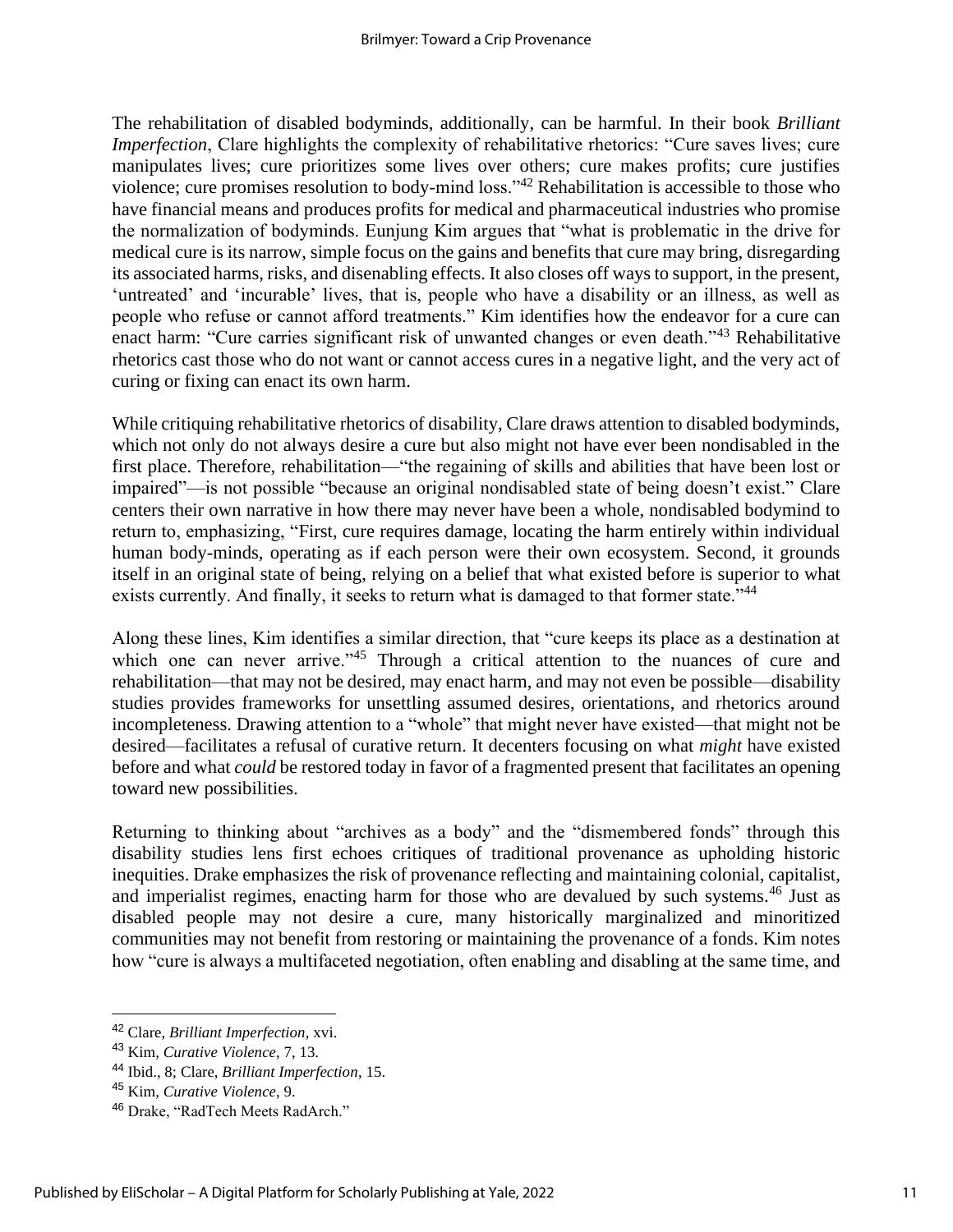may be accompanied by pain, loss, or death."<sup>47</sup> Putting these critiques in conversation with archival material and historical hierarchies highlights how traditional provenance, and a rhetoric of restoration and original order, can both maintain particular perspectives within archival material and actively cause harm—to those whose worldviews records do not reflect.

Second, disability studies critiques of restoring emphasize the impossibility of restoring a fonds because records are lost, moved, or never selected to be in an archive. In addition to pointing out the fragmented nature of archives, some scholars have drawn attention to the impossibility of restoring a complete fonds.<sup>48</sup> Millar, for one, articulates, "The intellectual reality of provenance and the physical reality of the records are not equal. One body of records can derive from many creators, and one creator can leave records in many physical locations. Provenance and the fonds are not the same, nor do they represent a constant, one-to-one relationship." The idea that all records that originate from the same source should be kept in the same place is "unreasonable, impractical, and unrealistic" because they can be lost, stolen, or destroyed, and do not enter an archive for various reasons.<sup>49</sup>

The records documenting the WCE, created by multiple people and entities, kept or discarded for different reasons, echo these sentiments. Their multiplicity and partialities highlight how multiple people and entities can create records around a single event, an impossible kaleidoscope of materials, perspectives, and absences. As records were created, they were dispersed across different entities—visitors, photographers, exhibitors, architects, and so on—and they continued to move across space and time, associated with individuals' personal papers, governing boards, and eventually archives.

This case study emphasizes the impossibility of restoring a fonds that was never whole in the first place. Just as Clare demonstrates that their bodymind was never not disabled, so too can we understand archival materials as always already incomplete. Artificial collections, such as the "World's Columbian Exposition Ephemera Collection" at the Harold Washington Library Special Collections, contain maps and other ephemera from the fair, many of which came from different sources and some of which have unknown authors, histories, and provenance. These records illustrate how restoring traditional provenance, or reconstructing a history of a record, may not be possible because of a range of complicating factors including the incorporation of individual records from different creators, the dispersion of records, and incomplete histories of creation and use over time. Drawing from ongoing critiques of provenance, which position provenance and its attending characteristics as maintaining and reifying traditional inequities, and paralleling disability studies critiques, where rehabilitation may not be desired, may cause harm, and may not even be possible, it becomes clear that traditional provenance is incompatible with the distributed nature of many archival realities.

#### **Reorienting toward a Crip Provenance**

<sup>47</sup> Kim, *Curative Violence*, 7.

<sup>48</sup> For example, see Muller et al., *Manual for the Arrangement and Description of Archives*, and Millar, "The Death of the Fonds and the Resurrection of Provenance."

<sup>49</sup> Millar, "The Death of the Fonds and the Resurrection of Provenance," 6.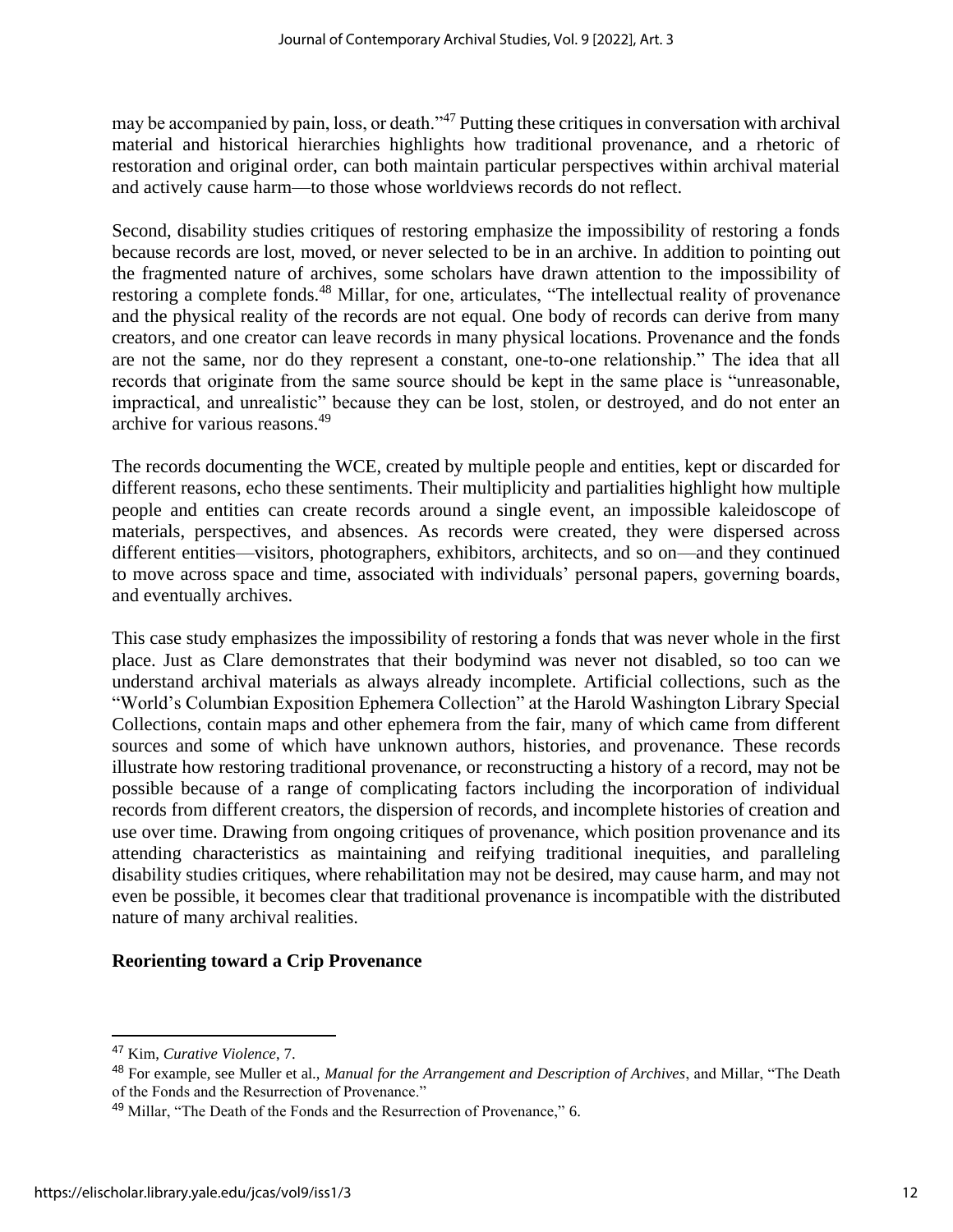If restoring provenance is not possible or not desirable, what might embracing a new crip orientation toward archival records look like? Thus far I have meandered through the reality of records I found in researching the WCE—created by different people, processed in different ways, and located in multiple archives. I have shown how provenance in reality is messy, incomplete, rumored, and sometimes unknown, and how, when thinking of archives as bodies, we may come to terms with the rhetoric of restoration and cure as we navigate the fonds and desires for the whole. To this point, I have yet to mention disabled people within these records, not because I am avoiding them but because they often were not obviously there. And I am sorry to say that I am not surprised at their absence from the records. Given the dominant ways in which disabled people have been historically documented, I did not expect to find much—if any—explicit documentation of them outside of medical, criminal, and institutional records. Returning to the guiding question of this project—how to tell a history of disability when there is little to no evidence—I propose this expansive framework, a *crip provenance*, as one possible answer.

This section, building off of archival studies and disability studies literature, aims to reorient provenance, to turn it around. Instead of longing for a former whole, this framework encourages us to embrace records' realities—in other words, to meet records where they are at *literally* (dispersed and duplicated in different archives) and *figuratively* (as temporally, spatially, and historically situated yet always already incomplete). In doing so, I not only acknowledge the partial histories of records but also all of the new contexts and connections of records that may facilitate retelling history through a different lens. Evoking disability studies scholarship that centers the relationships created through and because of disability—in relation to other disabled people and histories (through activism and intersectional identities), materials (through technology and assistive devices), attitudes (through discrimination or advocacy), places/spaces (through built environments, accessibility, and place), and power (through the interinformed connections of ableism to other forms of oppression)—a *crip provenance* reorients established notions of provenance. Instead of focusing strictly on the former (often fictitious) whole fonds, it emphasizes the relations created specifically because records are incomplete, dispersed, unknown, and rearranged. This framework does not entirely reject the provenance of records—valuable information can be obtained through an attention to the history of a record and its context of creation—but by fixating on what *has happened*, we miss *what happens because* fonds are always already fragmented, incomplete, and dispersed.

As explained above, when disability is medicalized and individualized, it orients disabled bodyminds in a position to be fixed, rehabilitated, or cured. Many have contested the simplification and individualization of disability (as in the medical model) and have argued "that disability should be understood as a minority identity, not simply as a 'condition' of lack or loss to be pitied or 'overcome.'"<sup>50</sup> The social model of disability, for example, places emphasis less on individual disabled bodyminds and more on the social and architectural constructs that shape disabled people's lives. Alison Kafer tells us how through this model, "the problem of disability is located in inaccessible buildings, discriminatory attitudes, and ideological systems that attribute normalcy and deviance to particular minds and bodies."<sup>51</sup> Building off the attention to societal and cultural constructions of disability, Kafer incorporates feminist and queer critiques of identity to build the political/relational model of disability. By thinking through how bodyminds and identities can shift

<sup>50</sup> McRuer, "Critical Investments," 223.

<sup>51</sup> Kafer, *Feminist, Queer, Crip*, 6.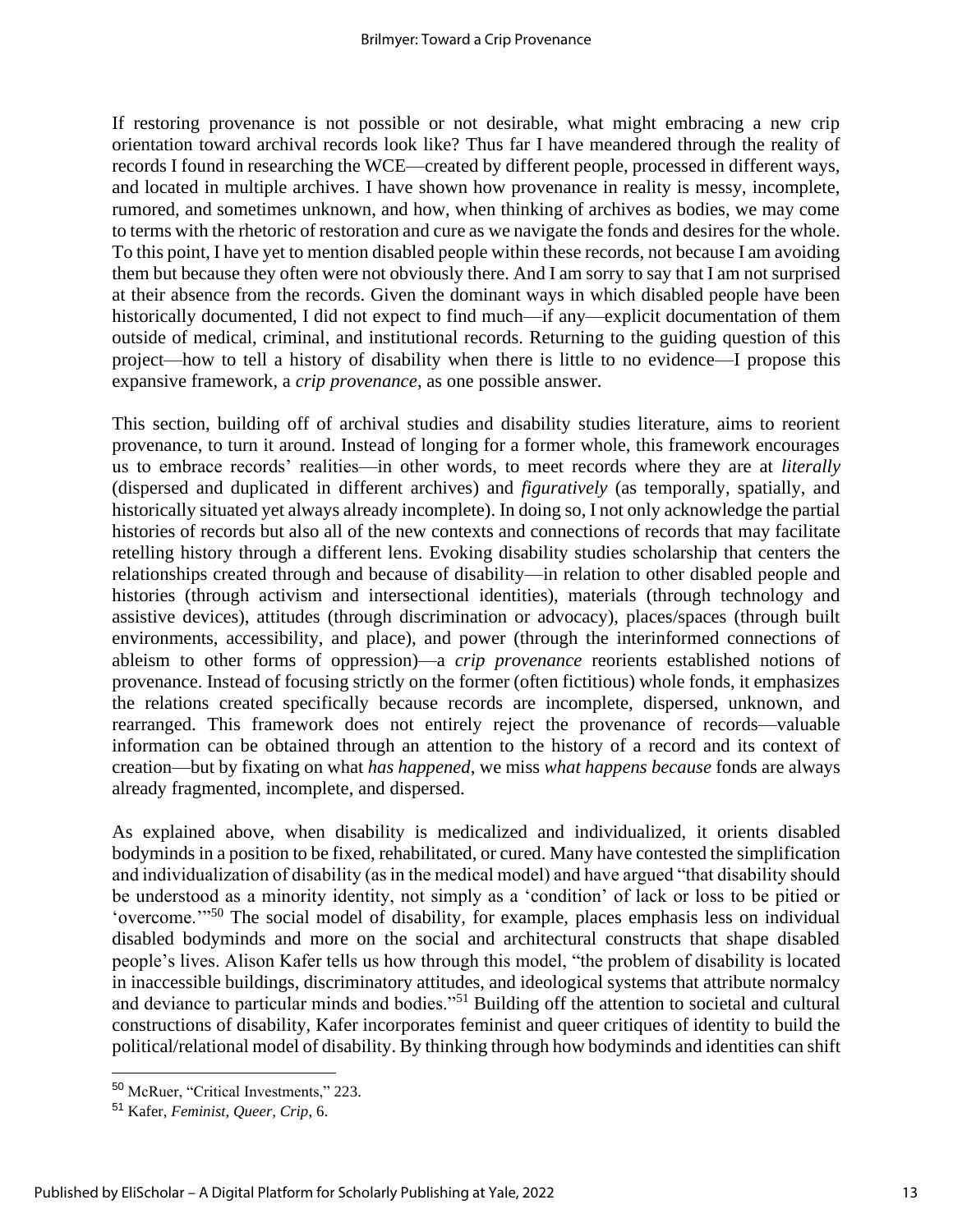across time, place, and interactions, her model encompasses the relational and political proximities that comprise disability.

Resisting a curative stance toward provenance and instead embracing a political/relational understanding of disability, as I show, highlights all of the new connections of disability to history, which help to build toward a crip provenance. Just as Kafer states, "The problem of disability is solved . . . through social change and political transformation," so too do archives require less prescriptive and rehabilitative solutions and instead need expansive, political, and creative approaches.<sup>52</sup> I illustrate this framework through one record from the WCE that shows a trace of disabled people: a magazine that describes an exhibit which may not have ever been created.

While at the Seaver Center for Western History Research—an archives at the Natural History Museum of Los Angeles County—and with the assistance of Collections Manager John M. Cahoon, I sifted through "World's Columbian Exposition Collection, 1893," an artificial collection of four linear feet of an assortment of books, magazines, and other publications on the WCE. I came across the *California's Monthly: World's Fair Magazine*, a magazine "devoted to advancing California's Interests at the Columbian Exposition." It describes many potential contributions that California could provide to the WCE. After flipping through the pages, I noticed an exhibit proposal: "Pigmies [*sic*] for the World's Fair." The five-paragraph proposal outlines how "Lieut. Mason A. Shufeldt, who has spent nine years in Africa . . . will . . . secure a family of Stanley's pigmies from the equatorial forest" in Zanzibar. It outlines the plans for an expedition "to the dark continent" whereby multiple parties would collaborate to bring to the West Coast "a family of twelve or fourteen of the fierce little midgets" and explicitly proposes that they be enslaved upon their arrival. The proposal describes the main participants in the expedition, which "has been given two years and eight months by the commissioners" to be completed, as well as the multiple cities through which they would pass and other materials they set out to collect.

This deeply disturbing record is located in a sea of unknown: I was not able to access any provenance notes on the magazine, to locate the author of this featured section, to find subsequent issues, and more importantly to find any documentation around *if* this expedition occurred or *if* the exhibit had been built for the WCE. In building a crip provenance, I illustrate all of the unknowns about this single record as I describe its details. While I do so, I emphasize all of the ways in which acknowledging all the relationships created by and through disability help me investigate this record. The five short paragraphs of this magazine's featured section—this trace of what *might* be considered disability in history, marked through this ableist identification of bodily difference illuminate a multiplicity of connections to disability that may be outside traditional forms of evidence. 53

First, disability studies highlights how disability is in relation to *people*. Through "discriminatory attitudes, and ideological systems that attribute normalcy and deviance to particular minds and bodies," disabled people's lives are impacted through their interactions with other people, which

<sup>52</sup> Ibid.

<sup>53</sup> It is important to note that there is a complexity in naming disability—this space where white, Western notions of normalcy render bodily difference, in this case stature, as something that might be called "disability," whereas such a name/identity might not be applied in other cultural contexts. For example, see Barnartt, "Disability as a Fluid State," and Rott, "Why Does Growth Hurt?"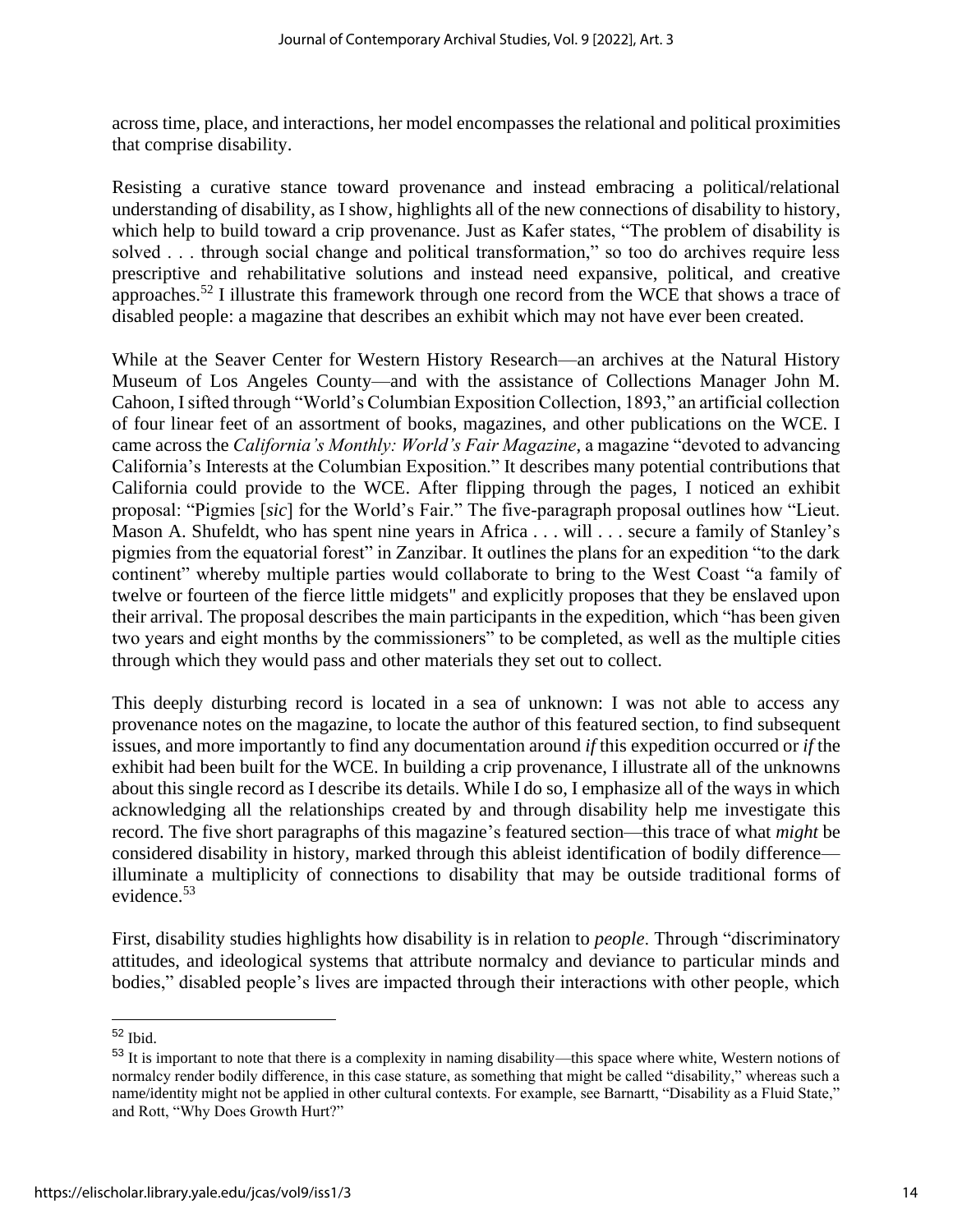has been the basis for many antidiscrimination laws.<sup>54</sup> And, as Harlan Han identifies, discrimination can impact "socioeconomic status, family ties, unemployment rates, and related social problems." To the contrary, through community, activism, and cross-disability solidarity, interactions with other disabled people can radically impact disabled people's lives in positive ways. Hahn notes that "for some disabled individuals, including the leadership of the social and political movement of people with disabilities, the effects of this change have been profoundly liberating."<sup>55</sup> Concepts like "interdependence"—which, as Mia Mingus defines it, "moves us away from knowing disability only through 'dependence,' which paints disabled bodies as being a burden to others"—highlight how disabled people are in relation to and shaped through interactions with other people—through discrimination, through activism, through community, and through interwoven networks of relationships.<sup>56</sup>

When embracing such proximities in working toward a crip provenance, I can add context to this record through thinking about all of the people who are interconnected through archives. I can recognize and honor the subjects of this record and the violent impacts of colonization on their lives, as their minimal description could produce what Tonia Sutherland describes as "places of oblivion" that ignore, erase, or silence certain perspectives.<sup>57</sup> I can also recognize the multiple people involved in the construction of the exhibition proposal: Lieutenant Shufeldt, who was proposed to lead the expedition; Tippoo Tib (*sic*), a local guide recruited to "obtain the pigmies by purchase"; California WCE board members and commissioners, who worked to organize and fund exhibitions and exhibits; the people of Zanzibar, Congo, Sierra Leone, Liberia, and other south and central African areas targeted and effected through such an exhibition; and the unknown author who penned this magazine description.

Furthermore, I consider not only all of the people and organizations that were involved in the production of records but also all of the people who have interacted with them since. I have already described some of the interactions, conversations, and emails I have had with archivists throughout this research, and I also think about the ways many archivists, secretaries, record-keepers, and other individuals have actively shaped this historical narrative through the decisions made around these records. Such decision-making regarding how records are processed, accessioned, described, and organized impact how I am able to find, interpret, and experience them. I am also drawn to think about my present-day experiences looking for disabled people in history—the feelings of longing, excitement, sadness, and loss that occur when I search for disabled people in archives. I think about how my experiences in archives are shaped by my experiences with disabled communities—how activism, advocacy, and community have all shaped my identity and my understandings of disability, which inform how I am able to perceive disability in records, how I am forming this theoretical framework, and even how my original research began. There are many people—myself and my communities included—who I consider in proximity to this record as it exists in an archive today.

Second, disability studies emphasizes *systems* of power, how disability is political because it is historically and spatially contingent as well as bound up and deeply intertwined with systems and

<sup>54</sup> Kafer, *Feminist, Queer, Crip*, 6.

<sup>55</sup> Hahn, "The Political Implications of Disability Definitions and Data," 49.

<sup>56</sup> Mingus, "Interdependency."

<sup>57</sup> Sutherland, "Archival Amnesty," 17.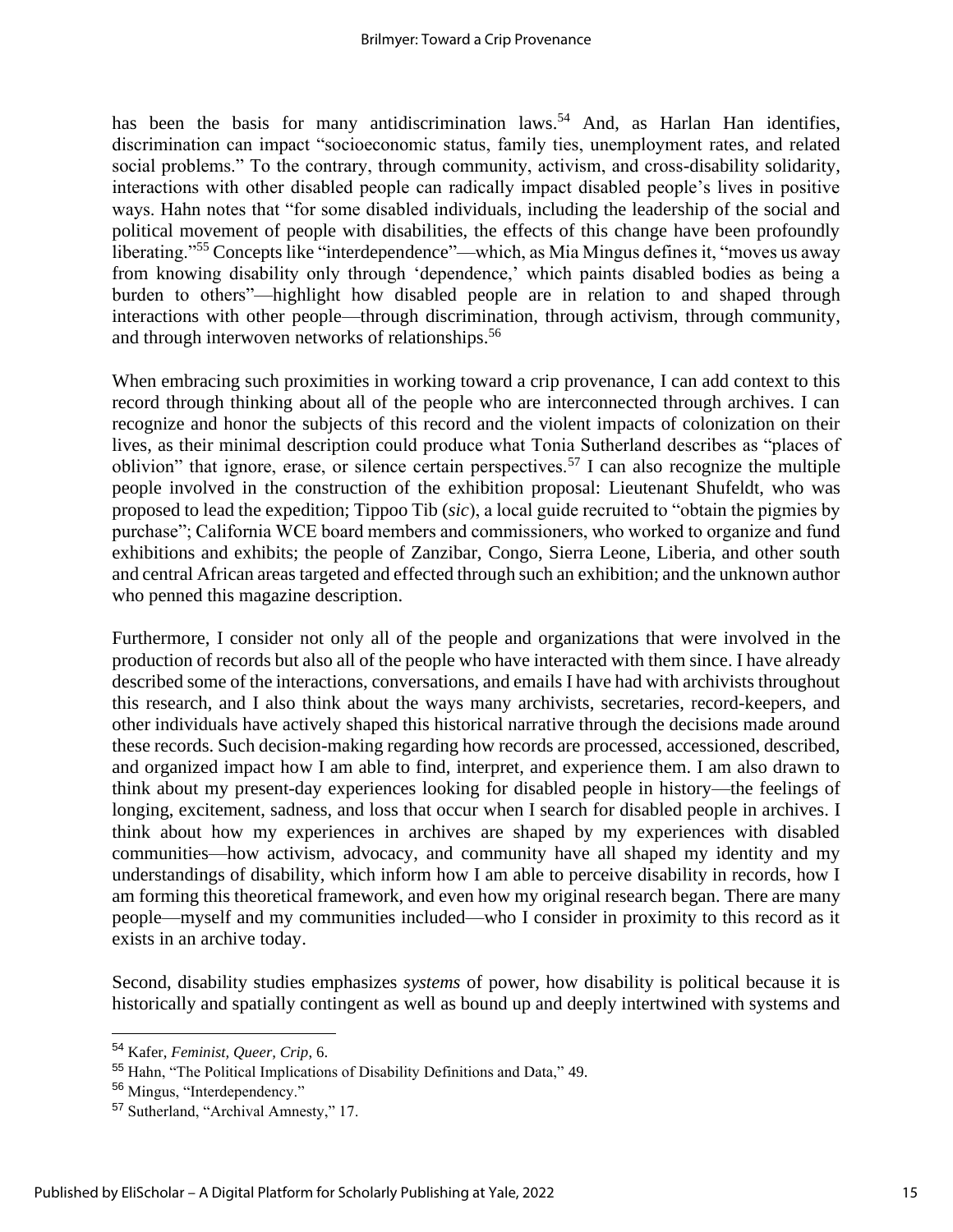histories of oppression. Disability Justice activist Patty Berne notes, "We cannot comprehend ableism without grasping its interrelations with heteropatriarchy, white supremacy, colonialism and capitalism, each system co-creating an ideal bodymind built upon the exclusion and elimination of a subjugated 'other' from whom profits and status are extracted."<sup>58</sup> And those historical politics become embodied in contemporary rhetorics, such as language. For example, Paul Banahene Adjei describes "the myriad of ways in which ableist languages justify classifications of some people as less than human, re-enacting pervasive colonial racist ideologies and practices."<sup>59</sup> Such ways of devaluing bodyminds become embodied within language, classificatory systems, and systems of documentation that are maintained, changed, and experienced today.

Through this lens, I am drawn to think about the interlocking systems that framed and named the Pygmy peoples as "fierce little midgets"—just this trace evokes how racism and ableism are bound up in colonial projects to produce hierarchies of living beings as well as events, such as the WCE, that demonstrate white Western supremacy and productions of knowledge.<sup>60</sup> Moreover, this lens allows me to think not only about the historical systems at work in producing the documentation around the WCE but also about the archival systems that organize, describe, and therefore replicate or alter them. Having navigated multiple archival systems such as finding aids, online databases, and catalogs, I can reflect on how they are organized. As noted earlier, while some archives maintain fonds' previous organization, others have established artificial collections where they gather records and organize them based on specific topics. While some records were kept in original order, which could provide me context, others were out of order or had an unknown order in an artificial collection, each of which has varying levels of description of the contents of records. The fonds description of "Publications from the 1893 Chicago World's Fair, the World's Columbian Exposition" does little to draw attention to the problematic nature of the content of a magazine, further obscuring it as well as the legibility of what might be considered disability. Through this lens, I am able to draw attention to such systems and how they are reflected or obscured through language, both in the record itself and in the finding aid.

Third, in developing a crip provenance, I center how disability is not only political through systems but also through *materials*. A political/relational approach to disability emphasizes "how bodies move, meet, commingle, and mesh with technology, architecture, and objects," and how disability is connected to power and politics through materiality.<sup>61</sup> In their introduction to *The Matter of Disability: Materiality, Biopolitics, Crip Affect*, David T. Mitchell, Susan Antebi, and Sharon L. Snyder urge us "to more tangibly recognize the materiality of disability's active participation in the process of meaning-making itself . . . [because] disability provides the evidence of embodiment's shifting, kaleidoscopic, dynamically unfolding agency."<sup>62</sup> Steven L. Kurzman traces politics of the materials which make up his prosthetic leg:

If I am to be interpellated as a cyborg, it is because my leg cost \$11,000 and my HMO paid for it; because I had to get a job to get the health insurance; because I

<sup>58</sup> Berne, "Disability Justice."

<sup>59</sup> Adjei, "The (Em)Bodiment of Blackness in a Visceral Anti-Black Racism and Ableism Context."

<sup>&</sup>lt;sup>60</sup> "Pvgmy" is an anthropological term currently used to describe multiple dispersed tribes.

<sup>61</sup> Puar, *Terrorist Assemblages*, 209.

<sup>62</sup> Mitchell, Antebi, and Snyder, "Introduction," 2.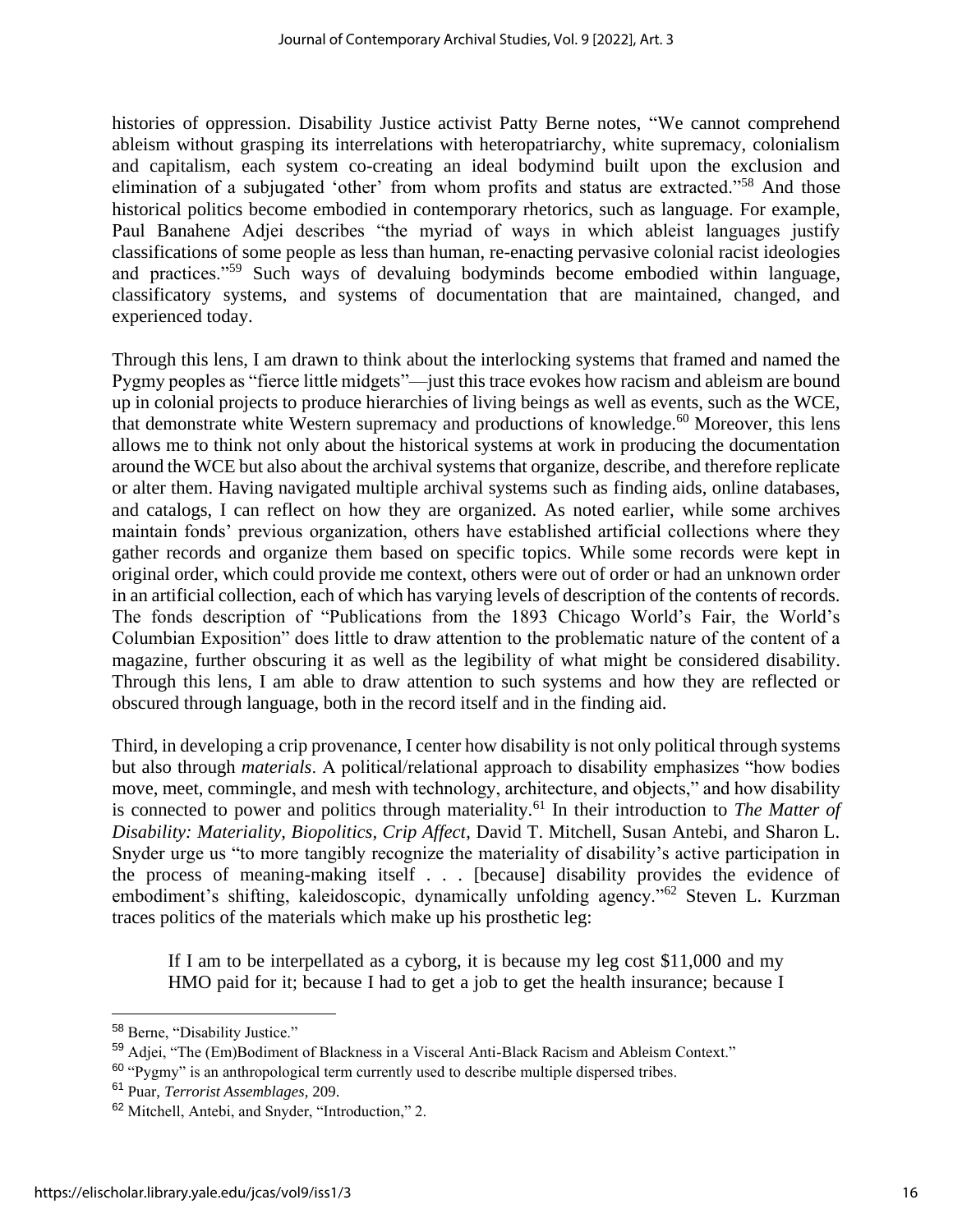stand and walk with the irony that the materials and design of my leg are based in the same military technology which has blown the limbs off so many other young men; because the shock absorber in my foot was manufactured by a company which makes shock absorbers for bicycles and motorcycles, and can be read as a product of the post–Cold War explosion of increasingly engineered sports equipment and prostheses; and because the man who built my leg struggles to hold onto his small business in a field rapidly becoming vertically integrated and corporatized.<sup>63</sup>

Therefore in expanding a crip provenance to include materiality as providing context, I can also consider the materials surrounding the exhibition proposal as well as the WCE. In addition to the primary goal of the expedition, the magazine section also outlines how "From Zanzibar, Lieut. Shufeldt will proceed to Natal, Port Elizabeth, Cape Town, and the Transvaal. The Cape colonies will be requested to exhibit a diamond mine in operation at the Fair. Chicago will furnish the mine and the colonies will be asked to supply native workmen and crude diamonds." Situated within the WCE, which sought to exhibit materials, scientific technologies, and architectural feats that displayed "progress," the proposed expedition simultaneously emphasized a history of colonization and labor exploitation through proposing an additional exhibit of a diamond mine. Considering the politics of materials also allows for me to foreground the magazine itself and the materials used to preserve paper, prevent mold, and the various preservation practices within archives that can be damaging or hazardous.

Lastly, intertwined with materiality, disability studies has drawn attention to the politics of *space and place*, how physical environments shape disabled people's lives. The social model, central to the disability rights movement, shifts responsibility away from disabled bodyminds and on to "spatial inequality," the ways in which social and architectural barriers can be disabling.<sup>64</sup> Hahn asserts, "Once we begin to realize that disability is in the environment then in order for us to have equal rights, we don't have to change but the environment has to change."<sup>65</sup> Feminist scholar Doreen Massey emphasizes how places—despite attempts "to enclose them, endow them with fixed identities and to claim them for one's own"—are open and porous, imbued with social relationships over time.<sup>66</sup> Likewise, disability studies scholars have emphasized how spaces shape, reshape, and embody concepts (and politics) of bodyminds. From "ugly laws" that prohibited disabled (and other marginalized) people in public spaces, to how "architects came to create buildings and public spaces with particular inhabitants in mind," spaces are historically contingent, value-laden, and political.<sup>67</sup> A crip provenance, like the social and political/relational models of disability, encompasses the ways in which spaces shape disabled peoples' lives and are imbued with politics.

The *California's Monthly: World's Fair Magazine* connects multiple spaces and places that further expand the context of provenance. Perhaps the most immediate connection of disability to space is my experience, as a Disabled person, in navigating the physical archives in which I experienced the magazine. My experience of this record is (quite literally) shaped through physically

<sup>63</sup> Kurzman, "Presence and Prosthesis," 382.

<sup>64</sup> Imrie, "Space," 172.

<sup>65</sup> Harlan Hahn, quoted in McRuer, *Crip Theory*, 52.

<sup>66</sup> Massey, *Space, Place, and Gender*.

<sup>67</sup> Hamraie, *Building Access*, 29.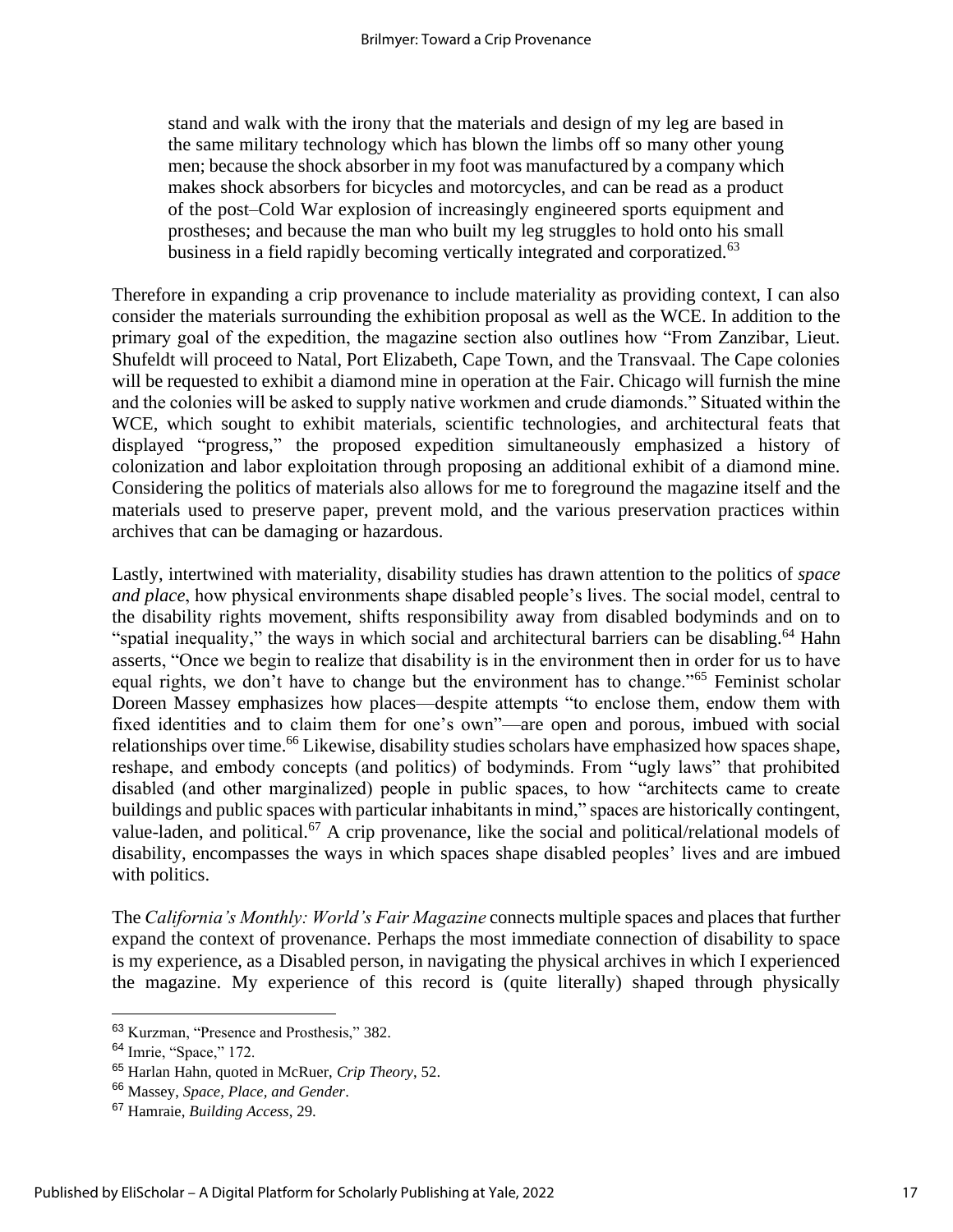maneuvering the halls of the Natural History Museum of Los Angeles County to locate the archival space in the basement, sitting in the archives reading room, using a lightbox to view slides, moving materials carefully from table to table while in pain—an embodied experience that I felt working in many archives. An attention to space also connects the digital spaces I navigated such as websites, databases, and digital finding aids, as well as all of the other archival spaces I visited as part of this research. To consider space is also to acknowledge how disabled people experience it—how archives produce context through the spaces in which materials are kept, processed, and organized *and* how multiple archives are connected through my research on this topic.

With this in mind, I also center and acknowledge the land on which I experience this record, Tovaangar, the traditional territory of the Gabrielino/Tongva peoples, as well as the land on which the WCE and current Field Museum are located, the traditional homelands of several tribal nations: the Council of the Three Fires—the Potawatomi, Odawa, and Ojibwe Nations; the Illinois Confederacy—the Peoria and Kaskaskia Nations; and the Myaamia, Wea, Thakiwaki, and Meskwaki Nations. The Ho-Chunk, Menominee, Kiikaapoi, and Mascouten Nations also call the region of northeast Illinois home.<sup>68</sup> An attention to place and space allows me to think about the Indigenous people who live, have lived, and/or have been displaced and dispossessed from land through colonialism and settler colonialism, which impact contemporary experiences of place and space in and outside of archives.

Moreover, the many geographies outlined in the small featured section all are connected through a network of colonial endeavors that can give context to the record while also bringing disability to the fore. From London to Zanzibar "to Monrovia, Liberia Free State, and to Sierra Leone, in quest for more exhibits," to Chicago, where these people, materials, and politics confer, each of these geographies hold temporal and spatial specificities and histories. And the spatial impacts of colonialism are inherently tied to disability: Jasbir K. Puar, focusing on the spatial politics of U.S. imperialism and Israel's "project of rehabilitation" of Palestine, teases out a history of disablement. Disability, she shows, is deeply interwoven in histories of exploitation, war, infrastructure, and imperialism, where "maiming thus functions . . . as the end goal in the dual production of permanent disability via the infliction of harm and the attrition of the life support systems that might allow populations to heal from this harm."<sup>69</sup> With this in mind, I can contextualize this record within a global, imperial project that the WCE was to showcase, through which such a project disables, harms, traumatizes, dispossesses, and kills people via colonization, disease, enslavement, and display. Thus, through an attention to the spatial relations of disability, this record is also in proximity to the disabling effects of colonial expeditions and the display of "native workmen and crude diamonds" at the WCE. To consider spatial relations of disability brings in the geographical specificity of colonial endeavors, the disabling impacts of a transnational expedition, the spatial construction of exhibits at the WCE (and subsequently the Field Museum), and the land on which these records are today.

Through this example of an exhibition that I cannot find evidence of ever being made, of a record with very little content and context, of a trace of what might be considered disability in history, I can consider a constellation of new connections that allow me to contend with these traces and absences of disability in history. When considering the records that document the history of the

<sup>68</sup> Goeman, "The Land Introduction."

<sup>69</sup> Puar, *The Right to Maim*, 143.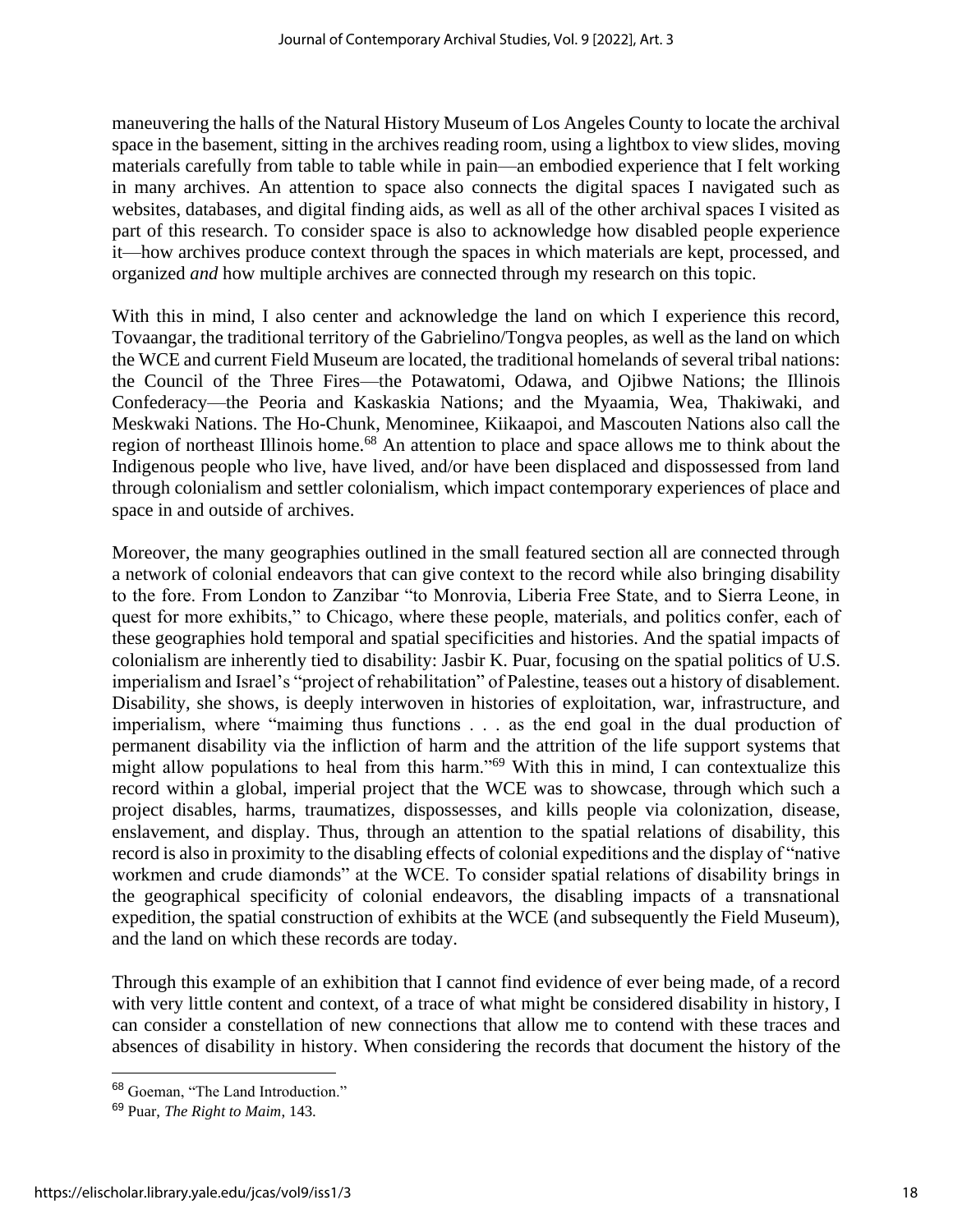WCE, a crip provenance can facilitate grappling with the partialities not only by focusing on what is in the records and what might be documented about the history of these records but also by meeting them where they are at today. The records created because of the WCE, created by different people, organizations, governing bodies, and individuals—or never created at all document a piece of disability history. Yet not only is reconstructing a complete provenance impossible but new connections can be made, even through absence, to illuminate a different story with disability at the center. The provenance of these records provides some context—how records have been moved, organized, accessioned, and processed. Nonetheless, recreating the provenance is not only impossible but also may be a misorientation to these records; it might do them a disservice, especially when trying to tell a new history that may lie outside of traditional forms of evidence.

#### **Conclusion**

A crip provenance emphasizes *people*—not only creators, subjects, and archivists but also the people who experience, interpret, and are impacted by records across time; *systems*—those that created the record and that influenced the creation of other records, which in turn influenced other systems, legislation, archival processes, etc.; *materials*—those that are present in the record itself as well as the parallel histories and practices that make discussing disability and ableism possible when they are not apparent; and finally *spaces*—the histories of colonialism and the affective ways in which accessibility is interwoven into all of the previous aspects. A crip provenance builds off of concepts like societal provenance by taking into account the societal dimensions that are infused into records as well as the people and mediums that shape records' creation. However, societal provenance, in its desire to incorporate the wider sociocultural context of records, may still demonstrate an orientation toward reconstitution and restoration. Building on provenancial fabulation, which accounts for the ways relationships are created and imaginaries function, but with focused attention to the relationality of disability, crip provenance draws specific attention to absences, messiness, and the impossibility of knowing a complete disability history. By placing emphasis on the people, spaces, materials, and language in relation to the history of the WCE proximities that occur specifically because records are dispersed, duplicated, and experienced, and specifically because of disability and archives—these records not only expose the trouble with traditional provenance but more so illuminate the new connections that can be made through acknowledging this reality.

This orientation to records allows me to discuss disability even through its absence. However, I also recognize how emphasizing the value in dispersed records might risk undermining decolonial or anticolonial projects such as repatriation. This framework allows for me to imagine around what might not be there—what I might never find—through such new connections, but it in no way means that we (as archivists, archival scholars, and archival users) should do nothing when records, materials, and land need to be repatriated. My hope is that this framework works alongside anticolonial, antiracist, and other antioppressive archival initiatives. For example, by identifying how accessibility is a central component to understanding history, this framework is a call to action for all archives to consider how access shapes (or denies) disabled people's experiences of our own histories. A crip provenance draws attention to place-based violences and can therefore foster coalition building against other ways in which archival spaces cause harm. Furthermore, and importantly, through retelling a partial history with disability at the center, I can identify ableism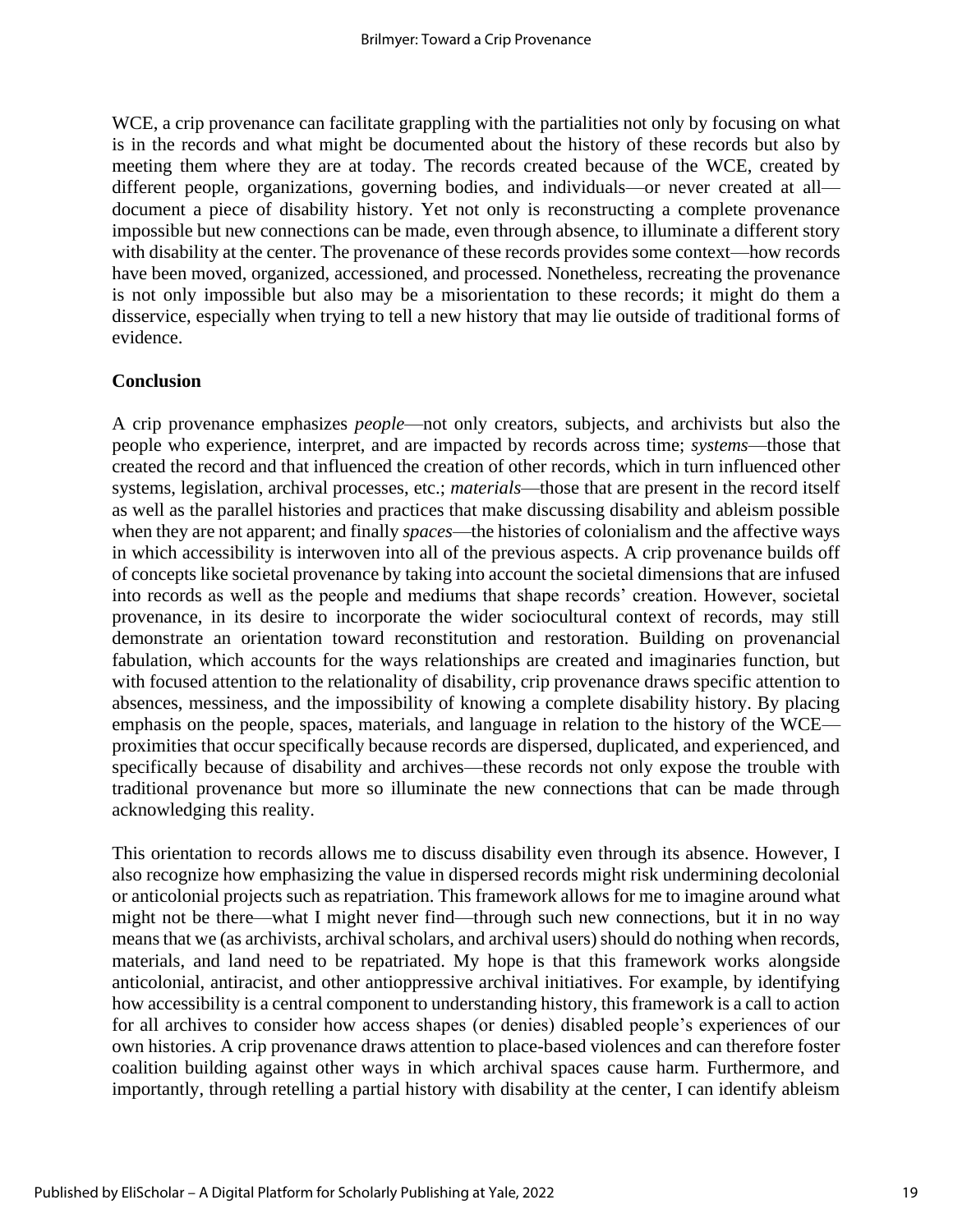as a central tenet of colonial projects: the ways that colonialism brings disease, debility, disability, trauma, and death, as well as how ableism justified the colonization, enslavement, and institutionalization of Native people.<sup>70</sup> It therefore illuminates how ableism laid a foundation for the production of world's fairs that categorized and displayed people of color, disabled people, and other bodyminds as spectacles.

In the process of untangling the complexities of cure, restoration, and rehabilitation, my aim for crip provenance is to place emphasis on the many ongoing impossibilities of archival work, especially around disability, and to center how disabled people want to be remembered and represented in archives. This is an effort not to reinforce a colonial archival practice but to make it evident so we can radically reframe and address it. These efforts work in tandem with other projects that center sick and disabled people and their archival desires. Thinking alongside work such as Marika Cifor's research on activist archiving around HIV/AIDS—work that emphasizes how "archives have an important role to play in developing a more holistic sense of cure"—this framework reimagines how archives, instead of reconstructing historical violences, can be tools for activist responses.<sup>71</sup>

My goal for this project is not to suggest that a complete picture is even possible but to highlight that through grappling with the inevitable partialities of archival representation, we can create more complicated histories and narratives. While this article does not propose any solutions, by reorienting provenance I hope to open up a creative space for archivists to reimagine their work, utilize new tools to connect multiple histories as part of a record's provenance, and question their underlying assumptions of "complete" or "accurate" provenance and the fixity therein. In building this expansive framework for thinking about disability in history, I hope to lay a foundation for others, namely disabled people, to reclaim our stories, to tell our truths in the face of a plethora of records that might claim our inferiority, spectacle, or lack of existence in history. In this way, we might reshape histories, narratives, and the archival processes, people, and spaces that surround them.

#### **Bibliography**

Adjei, Paul Banahene. "The (Em)Bodiment of Blackness in a Visceral Anti-Black Racism and Ableism Context." *Race Ethnicity and Education* 21, no. 3 (May 4, 2018): 275–87[.](https://doi.org/10.1080/13613324.2016.1248821) [https://doi.org/10.1080/13613324.2016.1248821.](https://doi.org/10.1080/13613324.2016.1248821)

Anderson, Jane, and Kimberly Christen. "Decolonizing Attribution: Traditions of Exclusion." *Journal of Radical Librarianship* 5 (June 3, 2019): 113–52.

Barclay, Jenifer L. *The Mark of Slavery: Disability, Race, and Gender in Antebellum America*. Urbana: University of Illinois Press, 2021.

Barnartt, Sharon N. "Disability as a Fluid State: Introduction." In *Disability as a Fluid State*, edited by Sharon N. Barnartt, 5:1–22. Bingley, U.K.: Emerald Group, 2010.

<sup>70</sup> For example, see Burch, *Committed;* Baynton, "Disability and the Justification of Inequality in American History"; and Barclay, *The Mark of Slavery*.

<sup>71</sup> Cifor, "An Archival Cure."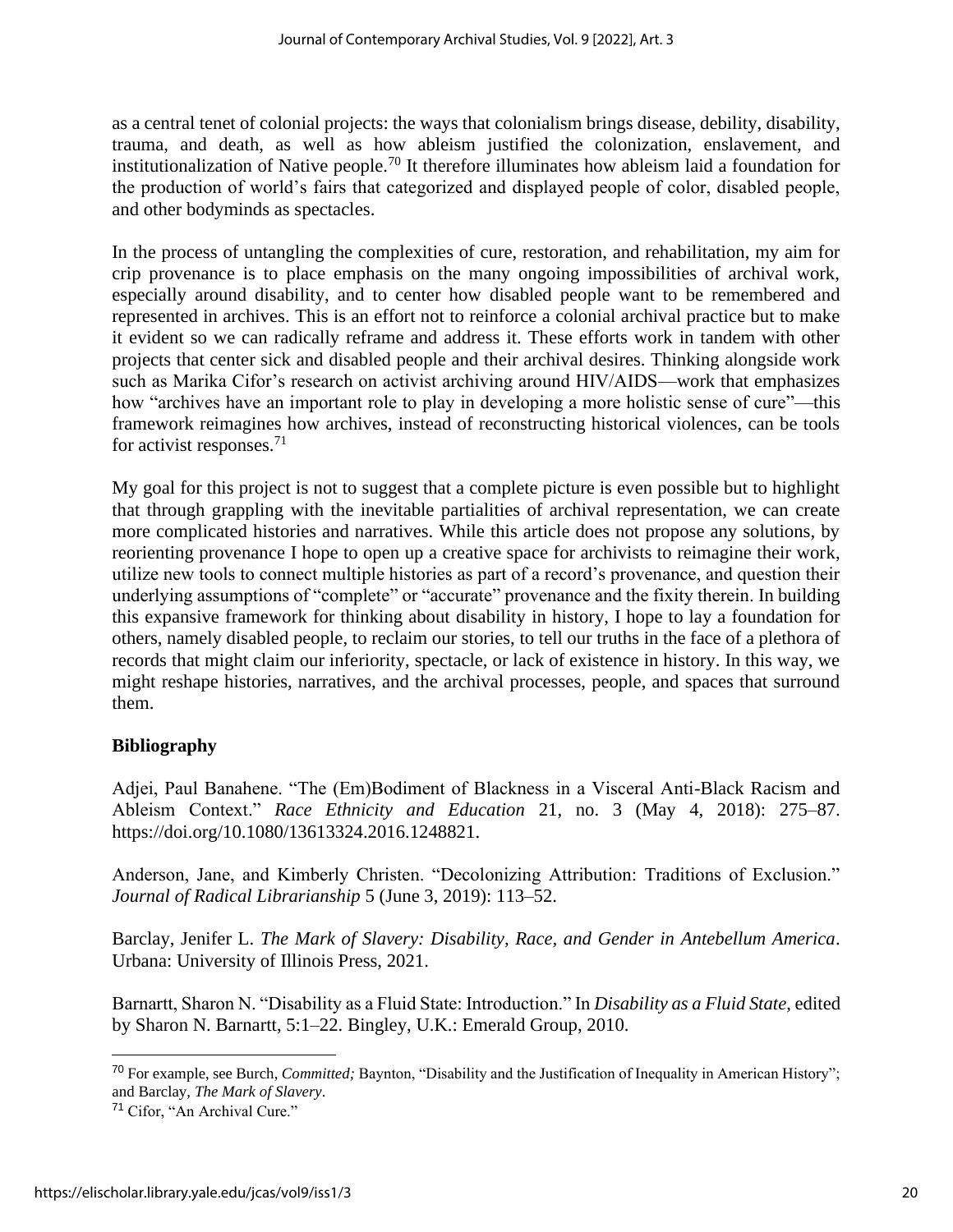Bastian, Jeannette Allis. "Reading Colonial Records through an Archival Lens: The Provenance of Place, Space and Creation." *Archival Science* 6, nos. 3–4 (December 1, 2006): 267–84[.](https://doi.org/10.1007/s10502-006-9019-1) [https://doi.org/10.1007/s10502-006-9019-1.](https://doi.org/10.1007/s10502-006-9019-1)

Baynton, Douglas. "Disability and the Justification of Inequality in American History." In *The New Disability History: American Perspectives*, edited by Paul K. Longmore and Lauri Umansky, 33–57. New York: NYU Press, 2001.

Berne, Patty. "Disability Justice—A Working Draft by Patty Berne | Sins Invalid." June 10, 2015[.](http://sinsinvalid.org/blog/disability-justice-a-working-draft-by-patty-berne,%20http:/sinsinvalid.org/blog/disability-justice-a-working-draft-by-patty-berne) http://sinsinvalid.org/blog/disability-justice-a-working-draft-by-patty-berne.

Brilmyer, Gracen. "Archival Assemblages: Applying Disability Studies' Political/Relational Model to Archival Description." *Archival Science* 18, no. 2 (June 1, 2018): 95–118[.](https://doi.org/10.1007/s10502-018-9287-6) [https://doi.org/10.1007/s10502-018-9287-6.](https://doi.org/10.1007/s10502-018-9287-6)

———. "Towards Sickness: Developing a Critical Disability Archival Methodology." *Journal of Feminist Scholarship* 17, no. 17 (January 1, 2021): 26–45. [https://doi.org/10.23860/jfs.2020.17.03.](https://doi.org/10.23860/jfs.2020.17.03)

Burch, Susan. *Committed: Remembering Native Kinship in and beyond Institutions*. Chapel Hill: University of North Carolina Press, 2021.

Cifor, Marika. "An Archival Cure: Remedy, Care, and Curation of HIV-Positive Artists' Records with the Visual AIDS Archive Project." Paper presented at the UCLA Department of Information Studies Colloquium Series, Los Angeles, October 29, 2020.

Clare, Eli. *Brilliant Imperfection: Grappling with Cure*. Durham, N.C.: Duke University Press, 2017.

———. "Notes on Natural Worlds, Disabled Bodies, and a Politics of Cure." In *Disability Studies and the Environmental Humanities: Toward an Eco-Crip Theory,* edited by Sarah Jaquette Ray, Jay Sibara, and Stacy Alaimo, 242–66. Lincoln: University of Nebraska Press, 2017.

Clare, Eli, Dean Spade, and Aurora Levins Morales. *Exile and Pride: Disability, Queerness, and Liberation*. Reissue edition. 1999; Durham, N.C.: Duke University Press, 2015.

Drabinski, Emily. "Queering the Catalog: Queer Theory and the Politics of Correction." *Library Quarterly: Information, Community, Policy* 83, no. 2 (2013): 94–111[.](https://doi.org/10.1086/669547) [https://doi.org/10.1086/669547.](https://doi.org/10.1086/669547)

Drake, Jarrett M. "RadTech Meets RadArch: Towards a New Principle for Archives and Archival Description." On Archivy (blog), April 6, 2016. [https://medium.com/on-archivy/radtech-meets](https://medium.com/on-archivy/radtech-meets-radarch-towards-a-new-principle-for-archives-and-archival-description-568f133e4325#.rxi38ik03)[radarch-towards-a-new-principle-for-archives-and-archival-description-](https://medium.com/on-archivy/radtech-meets-radarch-towards-a-new-principle-for-archives-and-archival-description-568f133e4325#.rxi38ik03)[568f133e4325#.rxi38ik03.](https://medium.com/on-archivy/radtech-meets-radarch-towards-a-new-principle-for-archives-and-archival-description-568f133e4325#.rxi38ik03)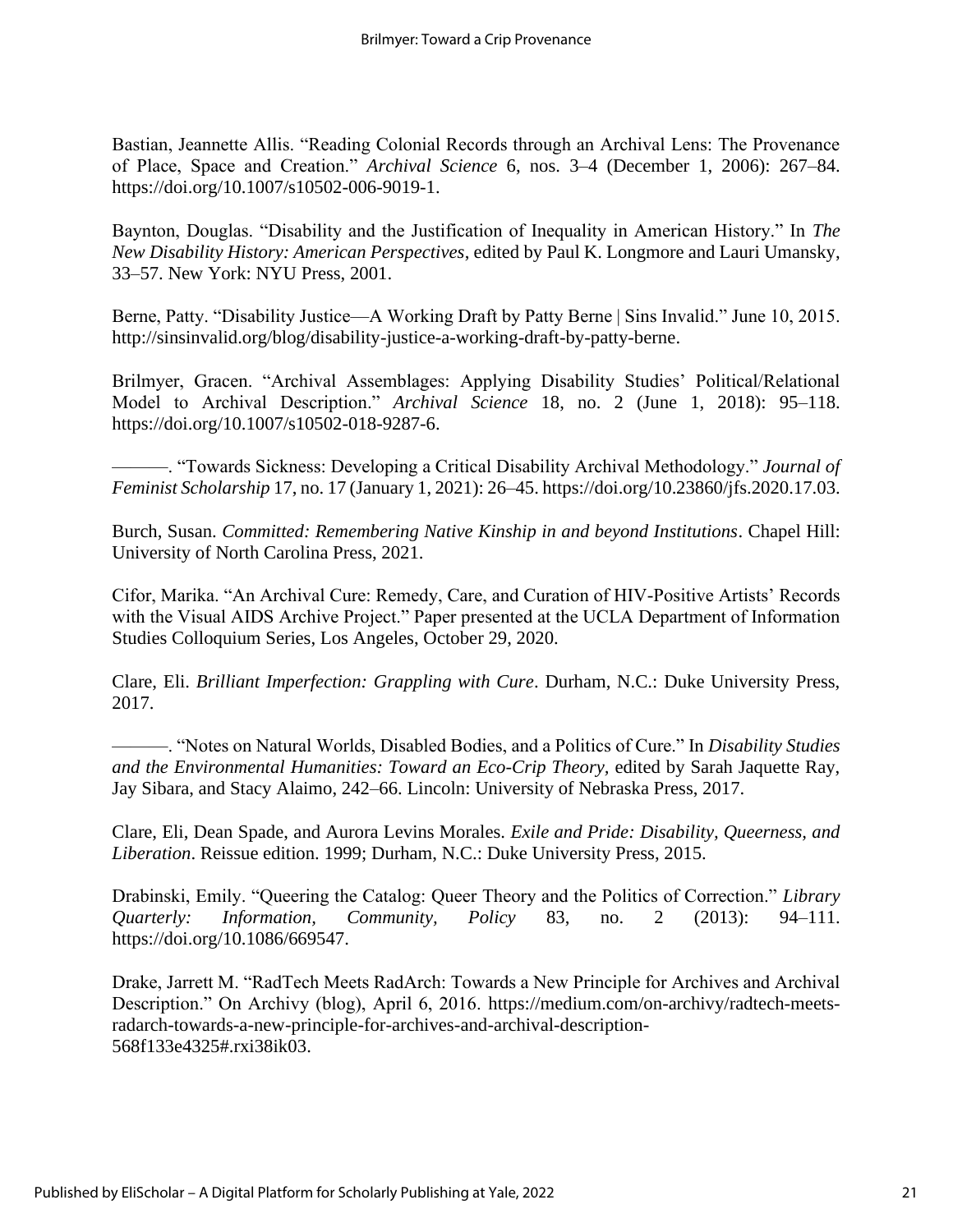Duranti, Luciana. "The Archival Bond." *Archives and Museum Informatics* 11, no. 3 (September 1, 1997): 213–18. [https://doi.org/10.1023/A:1009025127463.](https://doi.org/10.1023/A:1009025127463)

Garland-Thomson, Rosemarie. "The Case for Conserving Disability." *Journal of Bioethical Inquiry* 9, no. 3 (July 18, 2012): 339–55. [https://doi.org/10.1007/s11673-012-9380-0.](https://doi.org/10.1007/s11673-012-9380-0)

Gilliland-Swetland, Luke. "The Provenance of a Profession: The Permanence of the Public Archives and Historical Manuscripts Traditions in American Archival History." *American Archivist* 54, no. 2 (April 1, 1991): 160–75[.](https://doi.org/10.17723/aarc.54.2.w42580v137053675) [https://doi.org/10.17723/aarc.54.2.w42580v137053675.](https://doi.org/10.17723/aarc.54.2.w42580v137053675)

Goeman, Mishuana R. "The Land Introduction: Beyond the Grammar of Settler Landscapes and Apologies." *Western Humanities Review* (Fall 2020): 35–65.

Gracy, David B. *Archives and Manuscripts: Arrangement and Description*. Chicago: Society of American Archivists, 1977.

Greene, Mark. "A Critique of Social Justice as an Archival Imperative: What Is It We're Doing That's All That Important?" *American Archivist* 76, no. 2 (September 1, 2013): 302–34[.](https://doi.org/10.17723/aarc.76.2.14744l214663kw43) [https://doi.org/10.17723/aarc.76.2.14744l214663kw43.](https://doi.org/10.17723/aarc.76.2.14744l214663kw43)

Hahn, Harlan. "The Political Implications of Disability Definitions and Data:" *Journal of Disability Policy Studies* 4, no. 2 (July 24, 2016): 41–52[.](https://doi.org/10.1177/104420739300400203) [https://doi.org/10.1177/104420739300400203.](https://doi.org/10.1177/104420739300400203)

Hamraie, Aimi. *Building Access: Universal Design and the Politics of Disability*. Minneapolis: University of Minnesota Press, 2017.

Horsman, Peter. "The Last Dance of the Phoenix; or, The De-Discovery of the Archival Fonds." *Archivaria* 54 (January 1, 2002): 1–23.

Hurley, Chris. "Parallel Provenance, Part 2: When Something Is Not Related to Everything Else." *Archives and Manuscripts* 33, no. 2 (November 2005): 52–91.

Imrie, Rob. "Space." In *Keywords for Disability Studies*, edited by Rachel Adams, Benjamin Reiss, and David Serlin, 170–72. New York: NYU Press, 2015.

Jenkinson, Hilary. *A Manual of Archive Administration*. London : P. Lund, Humphries, 1937.

Johnson, Rossiter. *A History of the World's Columbian Exposition Held in Chicago in 1893.* New York: D. Appleton, 1897[.](http://hdl.handle.net/2027/mdp.39015009238216)

Kafer, Alison. *Feminist, Queer, Crip*. Bloomington: Indiana University Press, 2013.

Kim, Eunjung. *Curative Violence: Rehabilitating Disability, Gender, and Sexuality in Modern Korea*. Durham, N.C.: Duke University Press, 2017.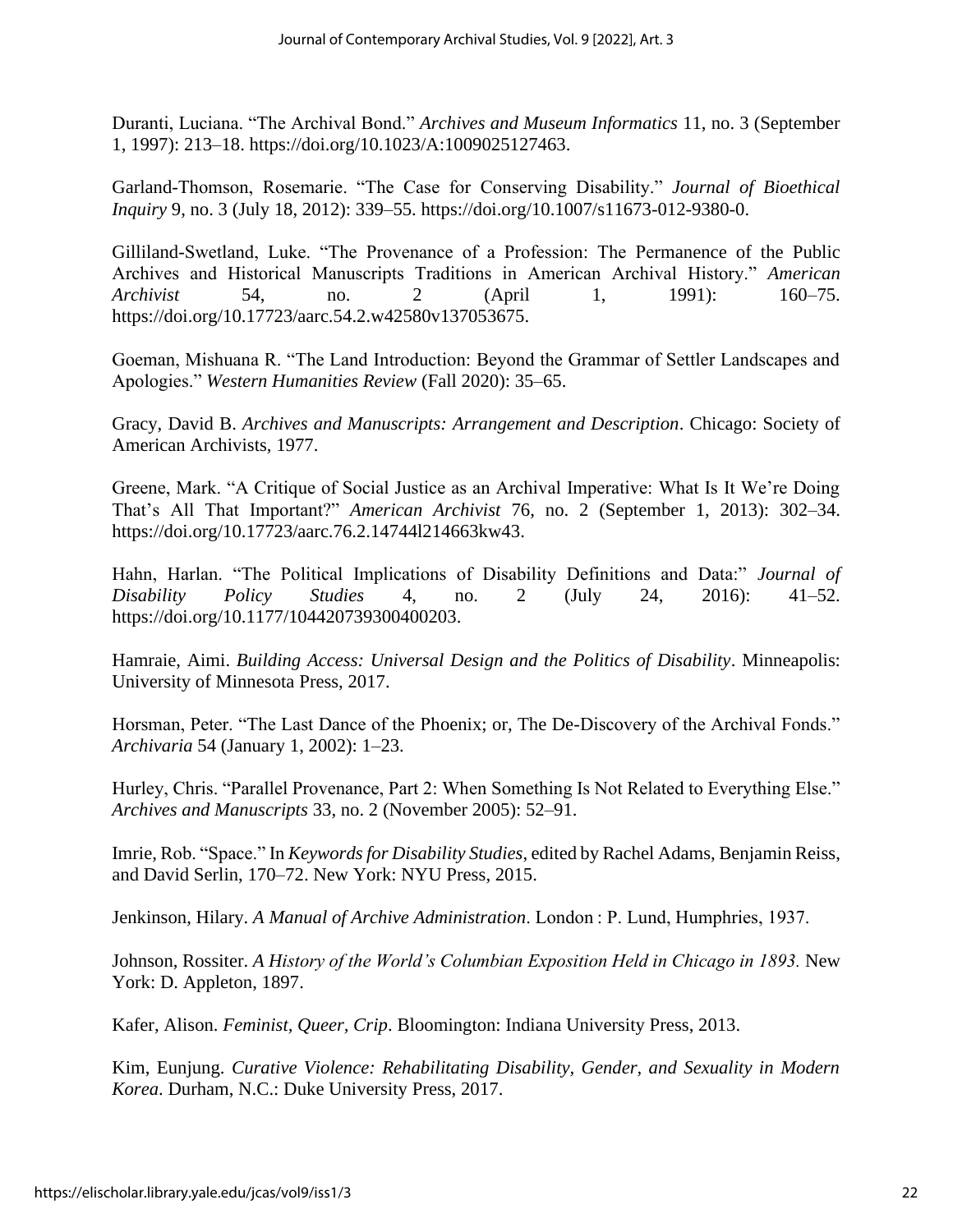Kurzman, Steven L. "Presence and Prosthesis: A Response to Nelson and Wright." *Cultural Anthropology* 16, no. 3 (2001): 374–87.

Lapp, Jessica M. "'Handmaidens of History': Speculating on the Feminization of Archival Work." *Archival Science* 19, no. 3 (September 1, 2019): 215–34. [https://doi.org/10.1007/s10502-019-](https://doi.org/10.1007/s10502-019-09319-7) [09319-7.](https://doi.org/10.1007/s10502-019-09319-7)

———. "'The Only Way We Knew How:' Provenancial Fabulation in Archives of Feminist Materials." *Archival Science,* November 9, 2021. https://doi.org/10.1007/s10502-021-09376-x.

Lee, Jamie A. "Be/Longing in the Archival Body: Eros and the 'Endearing' Value of Material Lives." *Archival Science* 16, no. 1 (March 2016): 33–51. [https://doi.org/10.1007/s10502-016-](https://doi.org/10.1007/s10502-016-9264-x) [9264-x.](https://doi.org/10.1007/s10502-016-9264-x)

Linton, Simi. *Claiming Disability: Knowledge and Identity*. New York: NYU Press, 1998.

Lodolini, Elio. "The War of Independence of Archivists." *Archivaria* 28 (January 1, 1989): 36– 47.

Lowry, James, ed. *Displaced Archives*. New York: Taylor and Francis, 2017.

MacNeil, Heather. "Archivalterity: Rethinking Original Order." *Archivaria* 66 (2008): 1–24.

Mairs, Nancy. *Plaintext: Essays*. Reprint edition. 1986; Tucson: University of Arizona Press, 1992.

Massey, Doreen. *Space, Place, and Gender*. Minneapolis: University of Minnesota Press, 1994.

McRuer, Robert. *Crip Theory: Cultural Signs of Queerness and Disability*. New York: NYU Press, 2006.

———. "Critical Investments: AIDS, Christopher Reeve, and Queer/Disability Studies." *Journal of Medical Humanities* 23, no. 3–4 (December 1, 2002): 221–37[.](https://doi.org/10.1023/A:1016846402426) [https://doi.org/10.1023/A:1016846402426.](https://doi.org/10.1023/A:1016846402426)

Millar, Laura. "The Death of the Fonds and the Resurrection of Provenance: Archival Context in Space and Time." *Archivaria* 53 (January 1, 2002): 1–15.

Mingus, Mia. "'Disability Justice' Is Simply Another Term for Love." Leaving Evidence (blog), November 3, 2018. [https://leavingevidence.wordpress.com/2018/11/03/disability-justice-is](https://leavingevidence.wordpress.com/2018/11/03/disability-justice-is-simply-another-term-for-love/)[simply-another-term-for-love/.](https://leavingevidence.wordpress.com/2018/11/03/disability-justice-is-simply-another-term-for-love/)

———. "Interdependency (Excerpts from Several Talks)." Leaving Evidence (blog), January 22, 2010. [https://leavingevidence.wordpress.com/2010/01/22/interdependency-exerpts-from-several](https://leavingevidence.wordpress.com/2010/01/22/interdependency-exerpts-from-several-talks/)[talks/.](https://leavingevidence.wordpress.com/2010/01/22/interdependency-exerpts-from-several-talks/)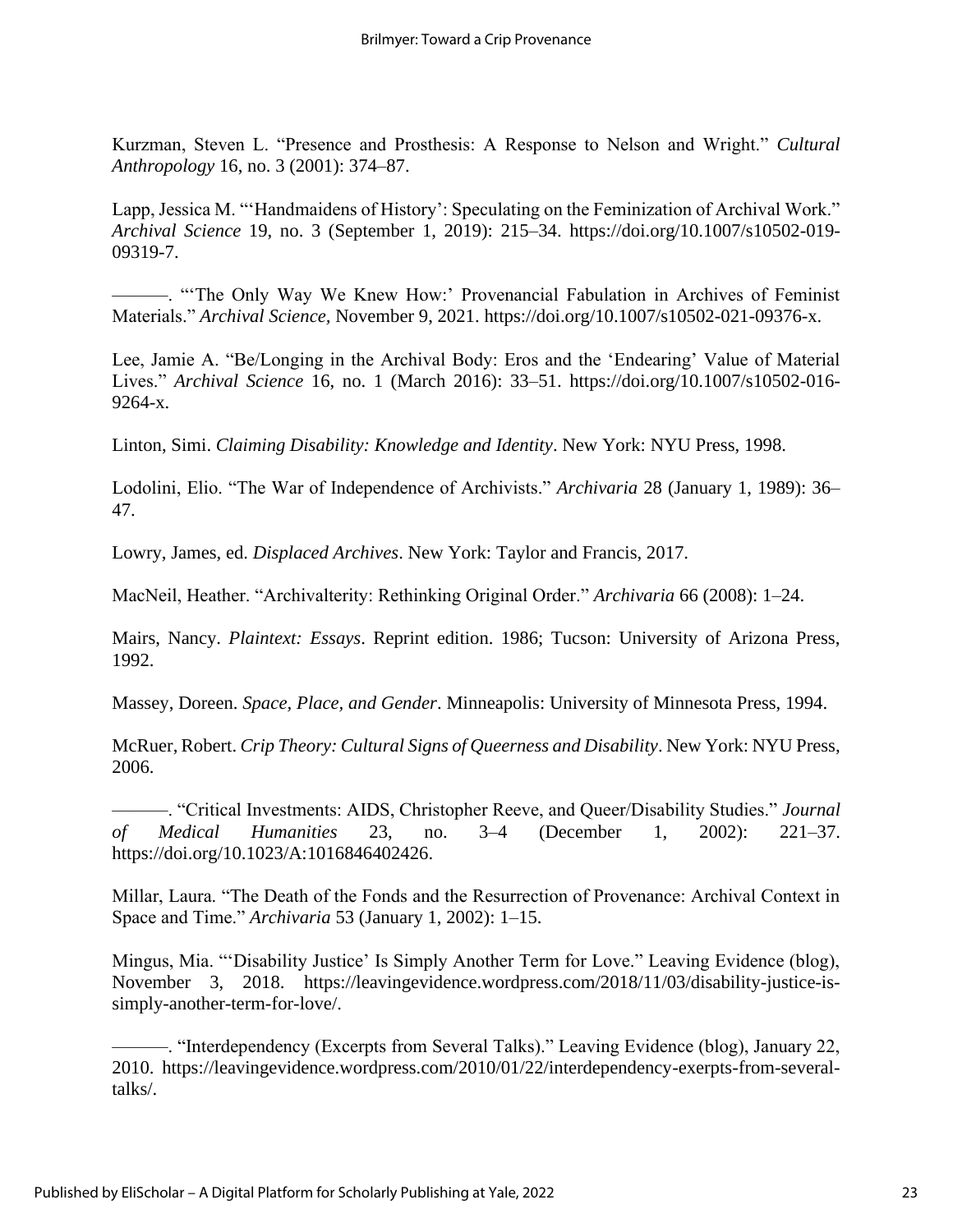Mitchell, David T., Susan Antebi, and Sharon L. Snyder. "Introduction." In *The Matter of Disability: Materiality, Biopolitics, Crip Affect*, edited by David T. Mitchell, Susan Antebi, and Sharon L. Snyder, 1–36. Ann Arbor: University of Michigan Press, 2019.

Montenegro, María. "Re-Placing Evidence: Locating Archival Displacements in the U.S. Federal Acknowledgement Process." In *Disputed Archival Heritage,* edited by James Lowry. London: Routledge, forthcoming.

Muller, S., et al. *Manual for the Arrangement and Description of Archives*. Translated by Arthur H. Leavitt. Chicago: Society of American Archivists, 2003.

Nesmith, Tom. *Canadian Archival Studies and the Rediscovery of Provenance*. Metuchen, N.J: Scarecrow Press, 1993.

———. "The Concept of Societal Provenance and Records of Nineteenth-Century Aboriginal-European Relations in Western Canada: Implications for Archival Theory and Practice." *Archival Science* 6, no. 3 (December 1, 2006): 351–60. [https://doi.org/10.1007/s10502-007-9043-9.](https://doi.org/10.1007/s10502-007-9043-9)

———. "What's History Got to Do with It? Reconsidering the Place of Historical Knowledge in Archival Work." *Archivaria* 57 (January 1, 2004): 1–27.

Norton, Margaret Cross. *Norton on Archives: The Writings of Margaret Cross Norton on Archival and Records Management*. Carbondale: Southern Illinois University Press, 1975.

Puar, Jasbir K. *The Right to Maim: Debility, Capacity, Disability*. Durham, N.C.: Duke University Press, 2017.

———. *Terrorist Assemblages: Homonationalism in Queer Times*. Durham, N.C.: Duke University Press, 2007.

Punzalan, Ricardo. "Archival Diasporas: A Framework for Understanding the Complexities and Challenges of Dispersed Photographic Collections." *American Archivist* 77, no. 2 (December 10, 2014): 326–49. [https://doi.org/10.17723/aarc.77.2.729766v886w16007.](https://doi.org/10.17723/aarc.77.2.729766v886w16007)

Raibmon, Paige. "Theatres of Contact: The Kwakwaka'wakw Meet Colonialism in British Columbia and at the Chicago World's Fair." *Canadian Historical Review* 81, no. 2 (April 6, 2016): 157–90.

Rott, Leslie. "Why Does Growth Hurt? The Dual Role of Normalization and Stigmatization in the Experience of Growth Hormone Treatment." In *Disability as a Fluid State*, edited by Sharon N. Barnartt, 5:253–77. Bingly, U.K.: Emerald Group, 2010. [https://doi.org/10.1108/S1479-](https://doi.org/10.1108/S1479-3547(2010)0000005013) [3547\(2010\)0000005013.](https://doi.org/10.1108/S1479-3547(2010)0000005013)